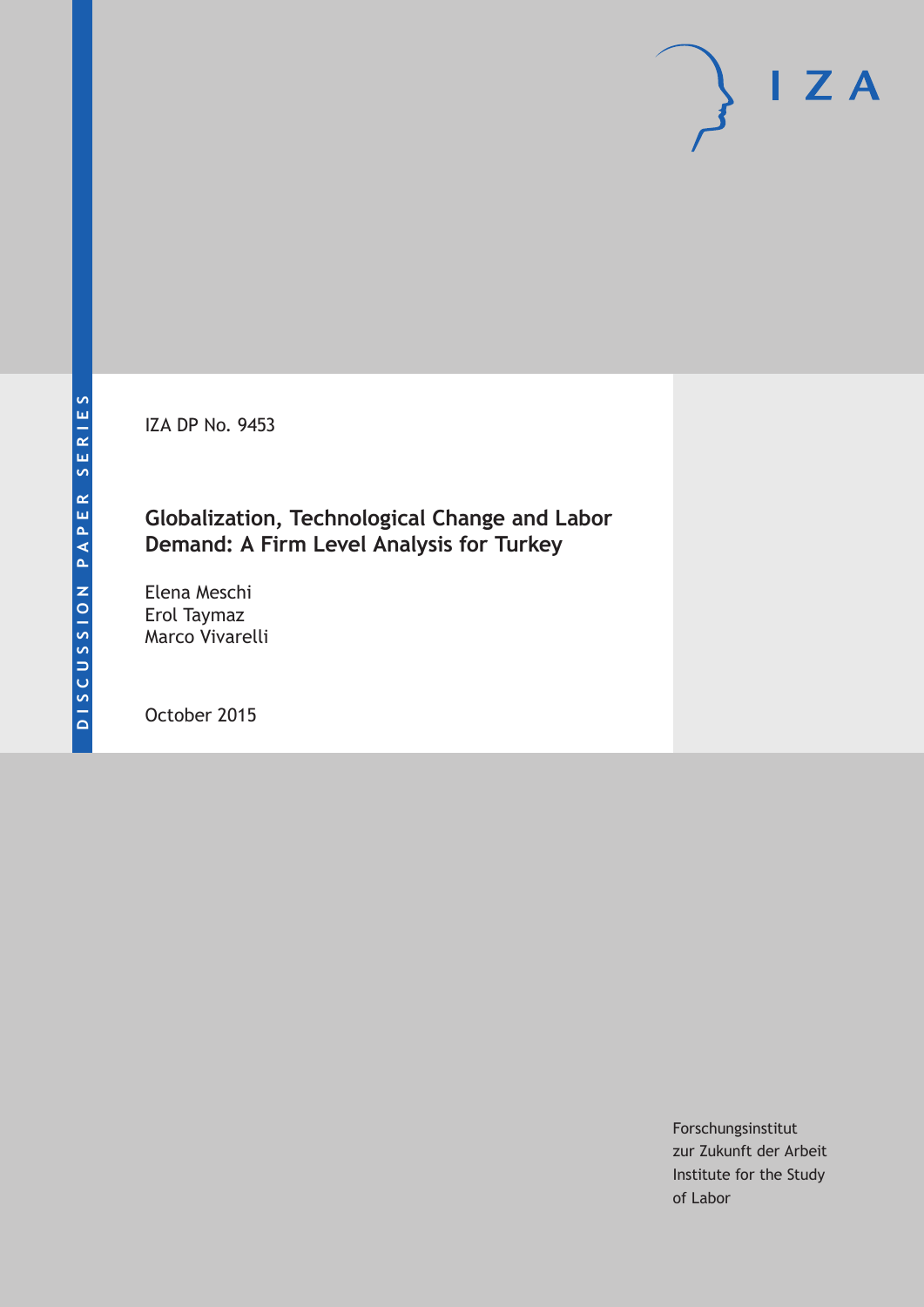# **Globalization, Technological Change and Labor Demand: A Firm Level Analysis for Turkey**

## **Elena Meschi**

*Università Ca Foscari* 

## **Erol Taymaz**

*Middle East Technical University* 

## **Marco Vivarelli**

*Università Cattolica del Sacro Cuore, SPRU, University of Sussex and IZA*

Discussion Paper No. 9453 October 2015

IZA

P.O. Box 7240 53072 Bonn **Germany** 

Phone: +49-228-3894-0 Fax: +49-228-3894-180 E-mail: iza@iza.org

Any opinions expressed here are those of the author(s) and not those of IZA. Research published in this series may include views on policy, but the institute itself takes no institutional policy positions. The IZA research network is committed to the IZA Guiding Principles of Research Integrity.

The Institute for the Study of Labor (IZA) in Bonn is a local and virtual international research center and a place of communication between science, politics and business. IZA is an independent nonprofit organization supported by Deutsche Post Foundation. The center is associated with the University of Bonn and offers a stimulating research environment through its international network, workshops and conferences, data service, project support, research visits and doctoral program. IZA engages in (i) original and internationally competitive research in all fields of labor economics, (ii) development of policy concepts, and (iii) dissemination of research results and concepts to the interested public.

IZA Discussion Papers often represent preliminary work and are circulated to encourage discussion. Citation of such a paper should account for its provisional character. A revised version may be available directly from the author.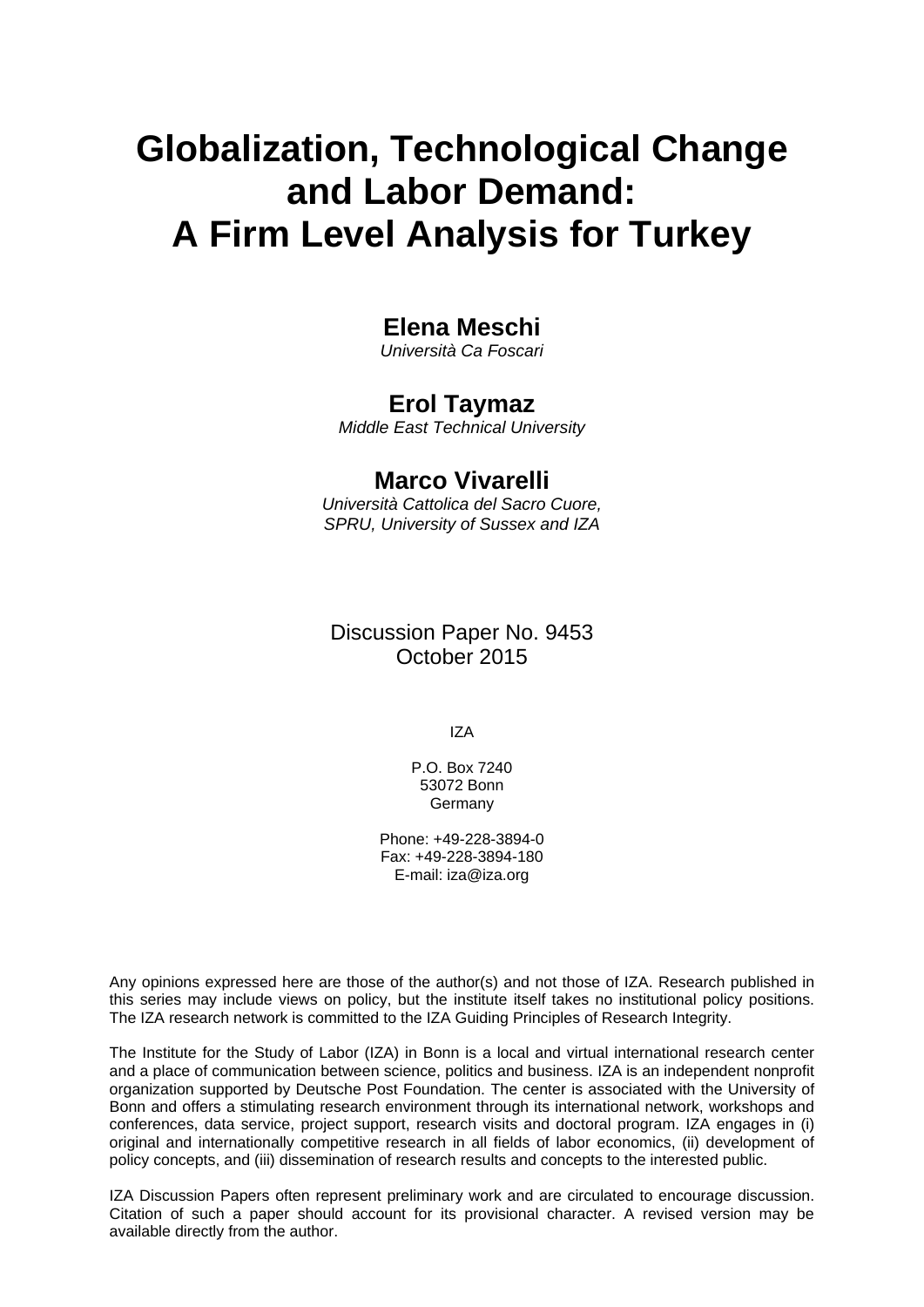IZA Discussion Paper No. 9453 October 2015

# **ABSTRACT**

# **Globalization, Technological Change and Labor Demand: A Firm Level Analysis for Turkey\***

This paper studies the interlinked relationship between globalization and technological upgrading in affecting employment and wages of skilled and unskilled workers in a middle income developing country. It exploits a unique longitudinal firm‐level database that covers all manufacturing firms in Turkey over the 1992‐2001 period. Turkey is taken as an example of a developing economy that, in that period, had been technologically advancing and becoming increasingly integrated with the world market. The empirical analysis is performed at firm level within a dynamic framework using a 2+2 equations model that depicts the employment and wage trends for skilled and unskilled workers separately. In particular, the System Generalized Method of Moments (GMM‐SYS) procedure is applied to a panel dataset of about 15,000 firms. Our results confirm the theoretical expectation that developing countries face the phenomena of skill-biased technological change and skill-enhancing trade, both leading to increasing the employment and wage gap between skilled and unskilled workers. In particular, a strong evidence of a relative skill bias emerges: both domestic and imported technologies increase the relative demand for skilled workers more than the demand for the unskilled. "Learning by exporting" also appears to have a *relative* skill biased impact, while FDI imply an *absolute* skill bias.

JEL Classification: O33

Keywords: skill-biased technological change, international technology transfer, GMM-SYS

Corresponding author:

 $\overline{\phantom{a}}$ 

Marco Vivarelli Istituto di Politica Economica Università Cattolica Largo Gemelli 1 I‐20123 Milano Italy E-mail: marco.vivarelli@unicatt.it

<sup>\*</sup> The authors would like to thank Dr. Ilina Srour (American University of Beirut) for her excellent research assistance.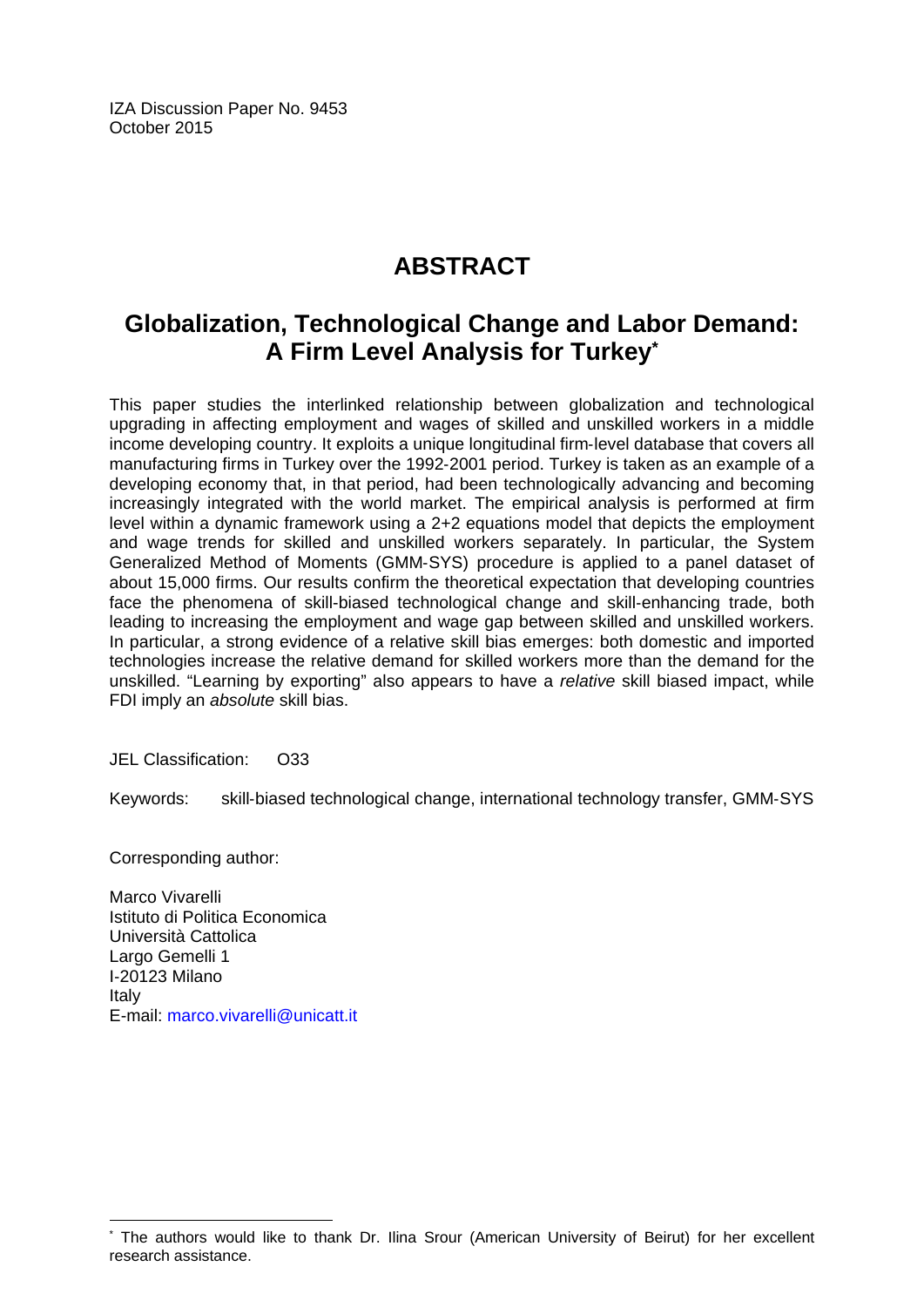# 1. INTRODUCTION

Many developing countries (DCs) in the 1980s underwent structural changes, where they moved from import substitution to liberalization and export-oriented strategies. Opening their doors to international trade, DCs were faced with two major growth effects. On the one hand, liberalization has involved a static effect pertaining to inter-sectoral transfer of resources, mainly due to changes in the relative price structure. On the other hand, trade openness has fostered a dynamic effect emerging from the productivity growth due to increased exposure of local firms to competition (both foreign and domestic), increased technological imports embodied in capital and intermediate goods, and to the transfer of knowledge through licensing, patents and other rights (see Rodrik, 1995). The integration in the global market thus created new opportunities for developing countries that are now able to attract foreign investors, foreign capital and foreign technology.

However, globalization and technological upgrading have also implied important challenges for DCs' labor markets (see Stiglitz, 2002). On the one hand, new technologies were often characterized by a labor-saving nature, involving increasing unemployment, at least in some sectors such as traditional manufacturing. On the other hand, the productivity gains brought about by globalization and technological upgrading were often coupled with a growing gap between the employment and the wages of skilled and unskilled workers. Indeed, the standard Heckscher Ohlin and Stolper Samuelson predictions that trade liberalization would reduce the skill premium in developing countries have not been supported by empirical evidence. In this respect, the skill-biased technological change (SBTC) hypothesis is better able to describe the reality of shifting relative employment demand towards more skilled labor.

This paper investigates these issues, using detailed firm-level data on Turkish manufacturing sector over the period 1992-2000 (Annual Manufacturing Industry Statistics by the Turkish Statistical Institute, TurkStat). In particular, we test how international openness and technological change (both domestic and imported) affected the Turkish labor market both from a quantitative and a qualitative point of view. Moreover, we investigate the impact of globalization and technology on the wage gap between skilled and unskilled labor.

Turkey - over the investigated period - presents itself as a suitable candidate for testing the interlinked relationship between globalization and technology adoption in affecting the labor demand. First, trade openness has increased substantially in Turkey over the period analyzed, due to a trade liberalization process initiated in the 1980s and intensified during the 1990s. Second, Turkey is a country with significant trade flows with developed countries, especially the EU, which make it a net technology importer that relies on technology import as a main source for technological upgrading. Moreover, being a rather developed middle-income country, it possesses sufficient capacity both to develop domestic innovations and to absorb new technologies (see Cohen and Levinthal, 1990).

The novelty of this study in comparison with previous empirical literature on the subject is that it is performed at firm level within a dynamic framework using a two-equation model that depicts the employment and wages trends for skilled and unskilled workers separately. More specifically, it allows understanding the forces driving the movements in employment and wages of both types of workers. In fact, a positive shift of the skill-ratio could be the result of the reduction of unskilled workers only, the increase of skilled workers only, a faster increase in the numbers of skilled workers, or a combination of these movements. A single equation framework cannot capture these different dynamics; therefore, having two equations for both employment and wages can provide a more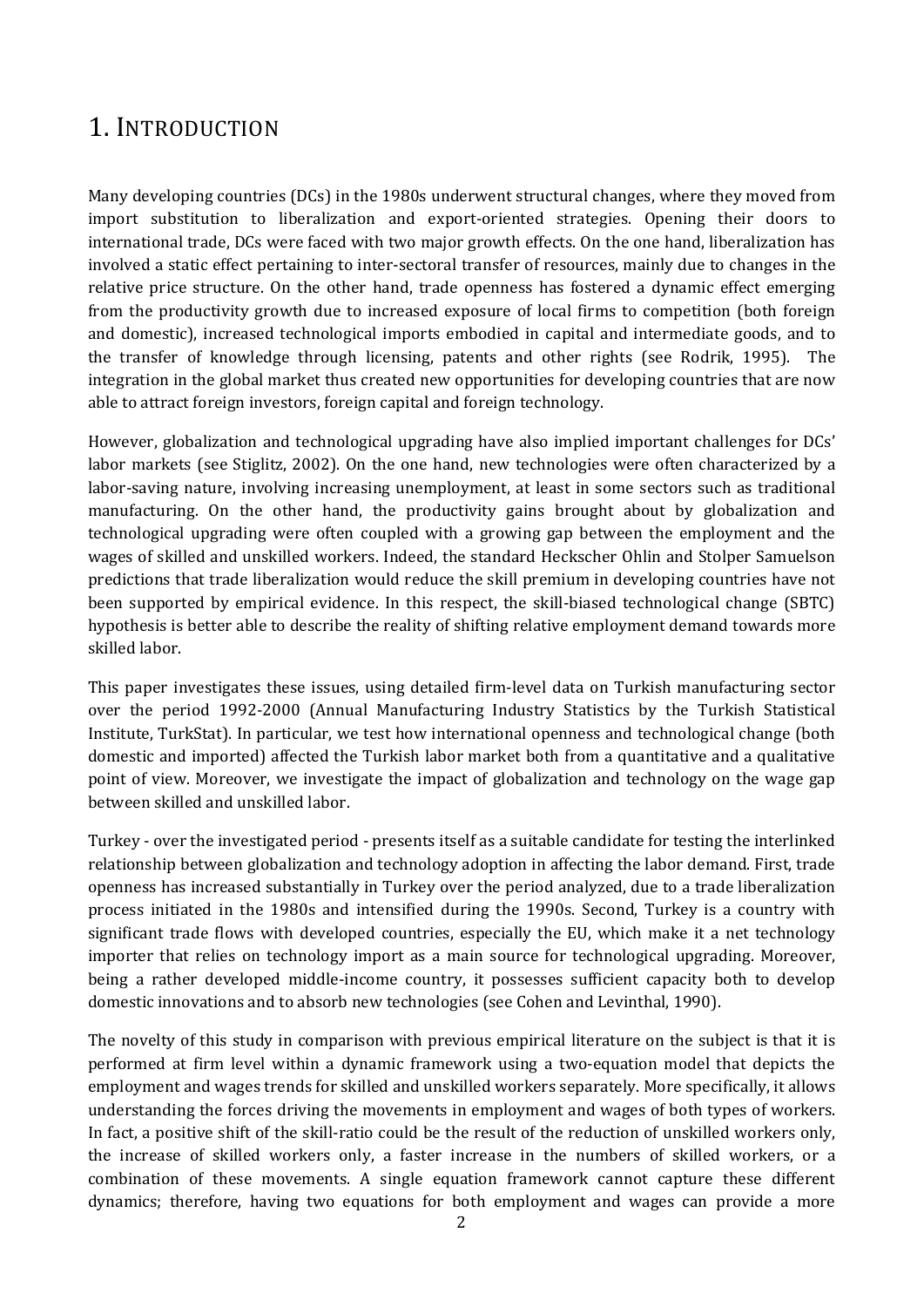thorough understanding of the nature of the possible labor-saving and skill-biased nature of the impact of globalization and technological upgrading. Moreover, separately analyzing the effect of trade and technology on *employment* and *wages* of skilled and unskilled workers, we are able to distinguish between *quantity* and *price* effect. Finally, an important novelty of this paper is the availability for a middle-income country of a rich firm-level dataset that contains detailed information on firms' technological upgrading and trade openness. In particular, our data allow distinguishing between disembodied and embodied technological change and between domestic innovation capacity and technological transfer from abroad.

The remainder of the paper is organized as follows: Section 2 surveys existing literature on the quantitative and qualitative employment impact of technology and analyses the role of trade induced technological change on the relative demand for skilled labor developing countries. Section 3 describes the data and provides some descriptive statistics. Section 4 presents the empirical model and the econometric specification, while in section 5 we present and discuss the results obtained. Section 6 concludes with some final remarks.

# 2. THE IMPACT OF TECHNOLOGY AND TRADE ON EMPLOYMENT AND SKILLS

In this section we start discussing the relevant literature devoted to study the impact of technology on employment and skills (Section 2.1). Then, we relate technological upgrading with globalization, focusing on their overall effects on the labor-markets of the DCs (section 2.2).

#### 2.1. QUANTITATIVE AND QUALITATIVE EMPLOYMENT IMPACT OF TECHNOLOGY

By definition, technological progress implies the possibility to produce the same amount of output with less workers. However, the conventional wisdom in economic theory states that technological unemployment is a temporary circumstance, which can be automatically compensated by market force mechanisms that work to reintegrate the employees who had lost their jobs. These mechanisms came to be known as the "compensation theory", using the terminology presented by Karl Marx in his discussions on large-scale industry and the introduction of machinery (see Marx 1961: Chap. 15). Six compensation mechanisms work to offset technology's labor-saving effects through: (1) additional employment in the capital goods sector where new machines are being produced (2) decreases in prices resulting from lower production costs on account of technological innovations, (3) new investments made using extra profits due to technological change, (4) decreases in wages resulting from price adjustment mechanisms and leading to higher levels of employment, (5) increases in income resulting from redistribution of gains from innovation, and  $(6)$  new products created using new technologies (for a detailed analysis see Vivarelli, 1995; Pianta, 2005).

However, measuring the extent and actual effectiveness of these compensation mechanisms and assessing the final quantitative impact of technology on overall employment is not a straightforward exercise and has long been a subject of a controversial debate among economists (see Vivarelli, 2013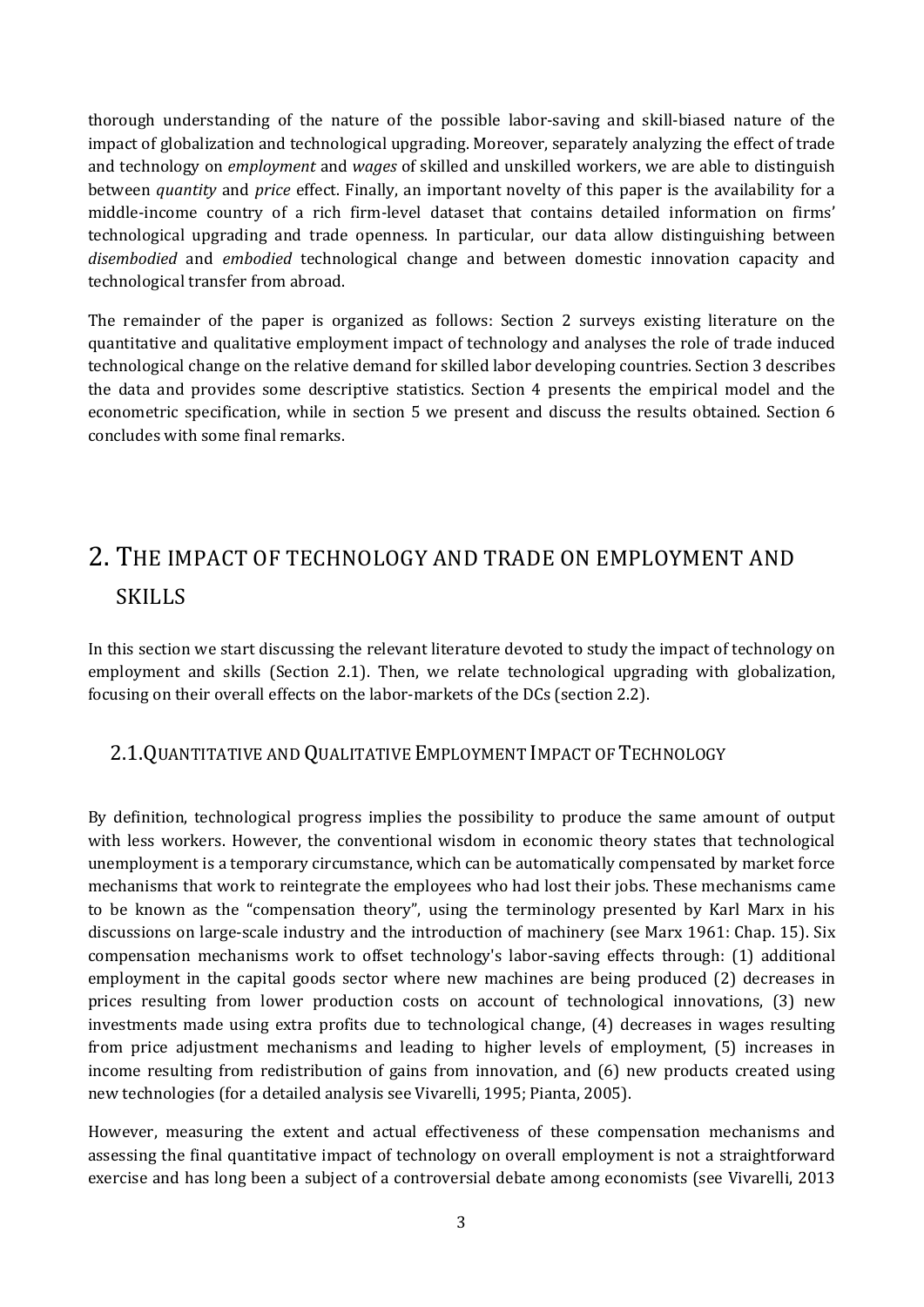and 2014). In particular, low demand and capital/labor substitution elasticities, attrition, pessimistic expectations and delays in investment decisions may involve that compensation can only be partial.

The discourse on compensation mechanisms and their functioning has often taken place within the context of developed countries. Overall, the empirical literature on the subject has pointed out that product innovation tends to be labor friendly, while process innovation reveals to be labor-saving; moreover, the job creating effect of innovation is far more obvious in high-tech sectors and new services rather than in low-tech manufacturing and traditional services (for recent studies see Bogliacino and Pianta, 2010; Lachenmaier and Rottman, 2011; Bogliacino and Vivarelli, 2012; Bogliacino, Piva and Vivarelli, 2012; Feldmann, 2013). Therefore, the validity of the compensation theory becomes even more questionable in DCs, where process innovations dominate product innovations and where mature manufacturing sectors and traditional services represent the bulk of their economic structure<sup>1</sup>.

Another important stream of literature has shown that the relationship between technology and employment has a qualitative aspect as well, giving rise to the notion of Skill Biased Technological Change (SBTC). The concept of SBTC, first developed by Griliches  $(1969)$  and Welch  $(1970)$ , is based on the hypothesis of capital-skill complementarity, and suggests that employers' increased demand for skilled workers is driven by new technologies that are penetrating into modernized industries, and which only workers with a higher level of skill can operate (see Machin, 2003; Piva and Vivarelli, 2009). 

The literature on SBTC remains mainly empirical, where many studies indicate that SBTC has gained momentum during the past three decades due to the surge in information technology and spread in computers (Pianta, 2005). The first to explore SBTC empirically were Berman, Bound and Griliches (1994) who provided evidence for the existence of strong correlations between within industry skill upgrading and increased investment in both computer technology and R&D in the U.S. manufacturing sector between 1979 and 1989. Autor, Katz and Krueger (1998) also show that the spread of computer technology in the US since 1970 can in fact explain as much as 30 to 50 percent of the increase in the growth rate of relative demand for skilled labor. Empirical studies supporting SBTC were conducted for several other OECD countries, such as, for example, UK (see Machin 1996, Haskel and Heden, 1999), France (see Mairesse, Greenan, and Topiol-Besaid, 2001, Goux and Maurin, 2000), Germany (see Falk and Seim, 1999), Italy (see Piva and Vivarelli, 2004), and Spain (see Aguirregabiria and Alonso-Borrego, 2001). Additionally, Machin and Van Reenen (1998) provide evidence of SBTC in a cross‐country study on seven OECD countries and again assert a positive relation between R&D expenditure and relative demand for skilled workers.

#### 2.2. TRADE AND TECHNOLOGICAL CHANGE IN DEVELOPING COUNTRIES

Turning our attention to the impact of trade over labor demand in a DC, the recent literature has recognized the failure of the traditional trade theory (expressed in the Heckscher-Ohlin (HO) and the

<sup>&</sup>lt;sup>1</sup> For examples on the ineffectiveness of compensation mechanisms in developing countries, see Karaomerlioglu and Ansal, 1999. They explain for instance that the first compensation mechanism concerned with employment in the capital goods sector is mostly inexistent in developing countries since they generally import their technologies rather than produce them locally. Therefore, the application of new technologies will not create substantial employment in the technology supplier sectors. The compensation mechanism through decrease in wages might also be ineffective in developing countries since wages there are already low. Therefore, the expectation that reduction in wages will help in increasing labor demand is not valid in the case of developing countries.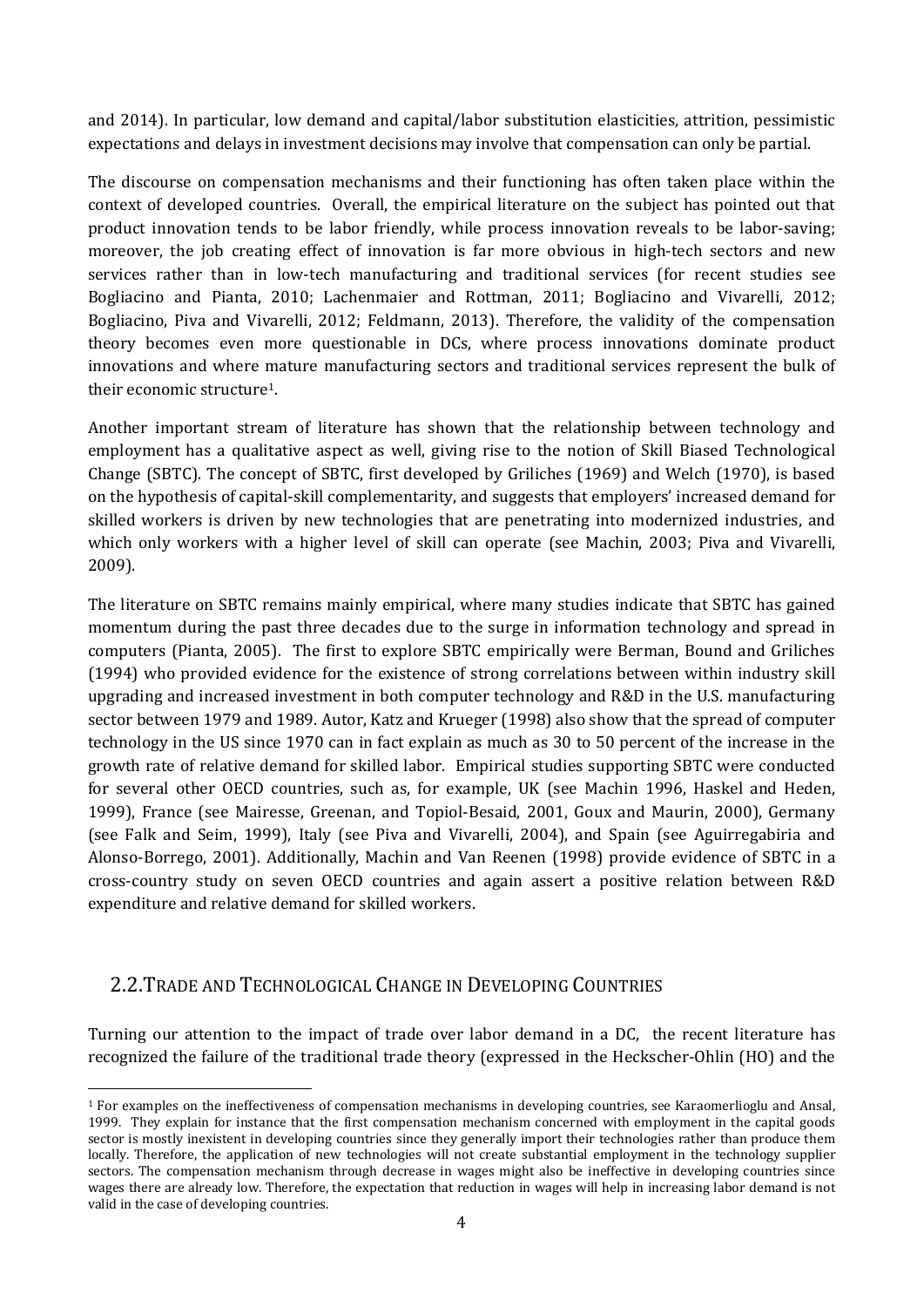Stolper-Samuelson (SS) theorems) in explaining the increase in income inequality experienced by many DCs as a consequence of trade openness<sup>2</sup>.

In particular, these new approaches relax the fundamental HOSS assumption of technological homogeneity among countries and consider instead that technological levels differ substantially between developed and developing countries and argue that trade openness facilitates technology diffusion from North to South<sup>3</sup>. Even though developed countries do not usually transfer their best state-of-the-art technologies, it remains safe to assume that they do bring about significant relative upgrading to the traditional modes of production of local industries in DCs. Therefore, the final impact of trade on employment and skill premium is highly dependent on the skill-intensity embodied in the transferred technology. Since R&D activities are generally quite limited in DCs, trade liberalization plays a crucial role in opening the door to various channels of technology transfer, which act as the primary means of technological upgrading (see Dosi and Nelson, 2013).

The idea that DCs, through trade, import technologies that are relatively more skill-intensive than those in use domestically, was first proposed by Robbins (1996 and 2003) that called this hypothesis "skill-enhancing trade (SET)". In particular, Robbins argues that DCs' imports mainly consist of capital goods, which embody technologies that are surely more advanced and skill-biased than those originally used in the local economies. Moreover, in those DCs that are shifting from importsubstitution economic systems to trade liberalization systems, strategies that hampered the adoption of foreign technologies no longer exist, and increased market competition leads to an increased adoption of modern, skill-intensive technologies. Consequently, the liberalized DCs appear to follow a skill-intensive biased trend similar to that observed in developed countries (see Robbins 1996; Berman and Machin, 2000 and 2004).

There are additional channels through which trade liberalization favors technological upgrading. The first one is by increasing the international flows of capital goods that provide local firms access to new embodied technologies and create opportunities for reverse engineering (Acemoglu, 2003 and Coe and Helpman, 1995). A second mechanism acts through the export channel. The idea is that exporting (especially to high-income countries) requires quality upgrades that are skill-intensive (Verhoogen, 2008) and thus requires adopting newer and better technologies (Bustos, 2009). Yeaple (2005) also showed that increased export opportunities make the adoption of new technologies profitable for more firms, thus increasing the aggregate demand for the skilled labor and the skill premium. Overall, the revealed skill-biased impact of exporting may be related to the so-called "learning by exporting" effect: engaging in export activities encourages hiring more skilled than unskilled workers as a response to a more sophisticated foreign demand and a tougher international competition.

Other channels are the direct trade in knowledge through technology purchase or licensing and the FDI. Obviously enough, FDI can be an important conduit for the transfer of technology (see, for example, Blomström and Kokko, 1998), which in turns requires an upgrading of the skills of the local labor force.

<sup>&</sup>lt;sup>2</sup> HO-SS theory in fact predicts that trade liberalization would *reduce* inequality in DCs, since they would specialize in the production and export of unskilled-labor intensive goods, given that unskilled labor is the abundant factor in those countries. This will in turn raise the real income of the unskilled labor and thus decrease the wage gap between skilled and unskilled labor. 

<sup>&</sup>lt;sup>3</sup> For a thorough survey on the literature on international diffusion of technology, see Keller (2004).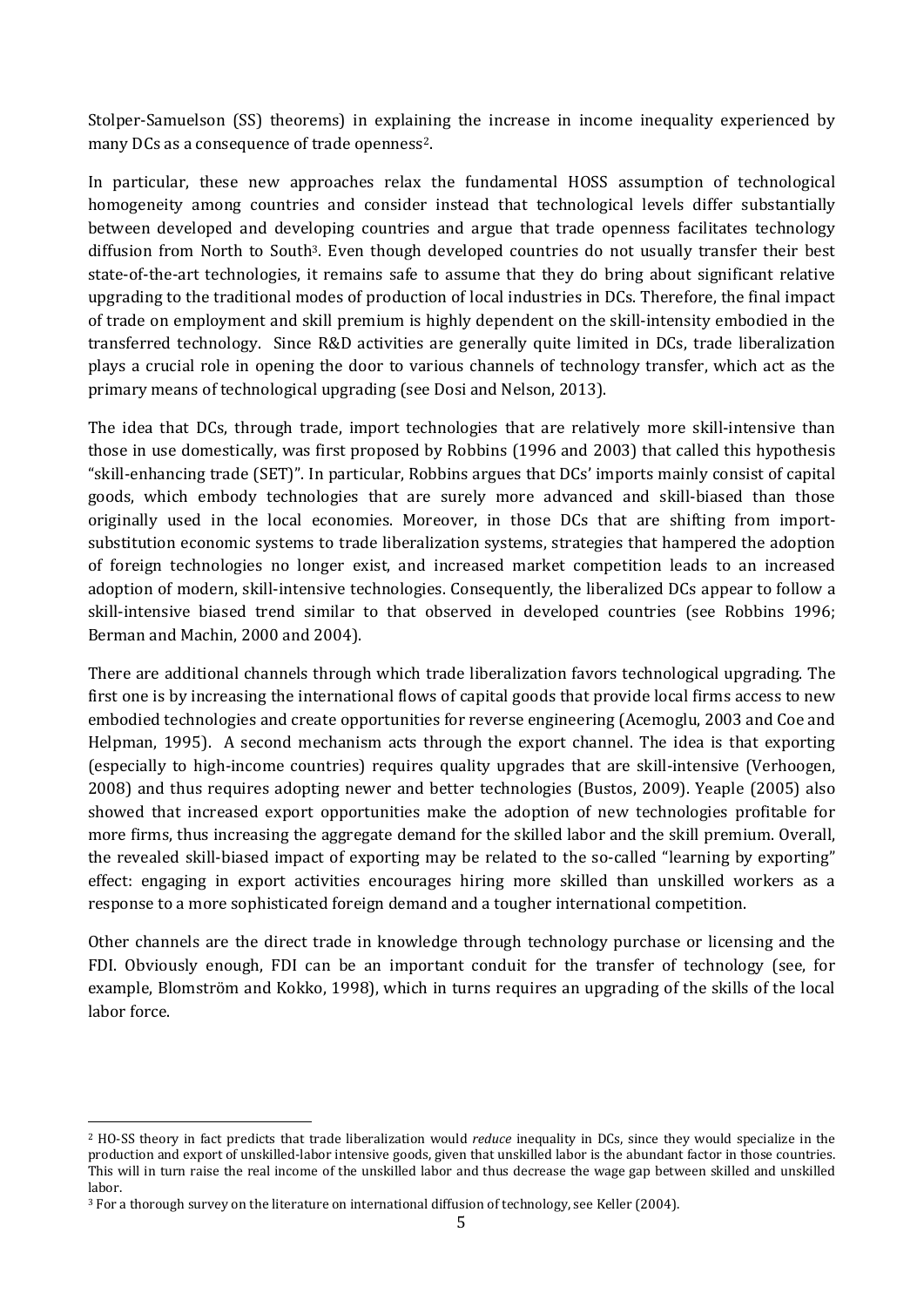Empirically, the evidence on the impact of trade-induced technological change on employment and the relative demand for skills tends to support the hypotheses discussed above<sup>4</sup>. First, several studies<sup>5</sup> documented an increase in the share of skilled workers and their relative wage within fairly narrowly defined industry categories also in DCs, which can be interpreted as an evidence in favor of skilledbiased technological change. Similarly, Berman and Machin (2000 and 2004) observed that the industries that upgraded their technologies and increased their demand for skilled labor in the DCs during the 1980s are the same industries that underwent this process in the US during the '60s and '70s. They conclude that technologies are transferred from developed to developing countries where they are having the same skill-upgrading effect. In a similar vein, Gallego  $(2012)$  shows that the patterns of skill upgrading in Chile and the US are significantly correlated and his findings suggest that the increase in the relative demand for skilled workers in Chile is a consequence of international transmission of skill-upgrading technologies from developed countries, in particular the US.

Other papers have studied more explicitly the link between imported technology and the relative demand for skilled labor and have generally confirmed the skill-biased nature of technological upgrading in DCs. For example, adopting a cross-country perspective, Meschi and Vivarelli (2009) found that trade flows with more technologically advanced countries worsen income distribution by increasing wage differentials between skilled and unskilled workers. By the same token, Conte and Vivarelli (2011) report evidence of a positive relationship between the imports of industrial machinery, equipment, and ICT capital goods and the demand for skilled labor in low and middleincome countries. Almeida (2009) reaches similar conclusions when studying eight East-Asian middleincome countries, but does not find evidence supporting SBTC in low income countries. Raveh and Reshef (2015) study how the composition of capital imports affects relative demand for skill and the skill premium in a sample of DCs and find that, while capital imports per se do not influence the skill premium, their composition does. Their results in fact indicate that imports of R&D-intensive capital equipment raise the skill premium, while imports of less innovative equipment lower it.

Turning to country specific studies, based on micro-data, Hanson and Harrison (1999) found that within each Mexican industry, firms that import machinery and materials are more likely to employ a higher share of white-collar workers than firms that do not import these inputs. Fuentes and Gilchrist (2005) using micro-data for Chilean firms, found a significant relation between the adoption of foreign technology, as measured by patent usage, and increased relative demand for skilled labor. On the other hand, Pavcnik (2003), finds that the increased relative demand for white-collar workers by Chilean plants in early 1980's cannot be attributed to the use of imported materials, once she controls for time-invariant plant characteristics. More recently, Fajnzylber and Fernandes (2009) study the effects of international integration on a cross-section of manufacturing plants in Brazil and China. They find that the use of imported inputs, exports and FDI are associated with higher demand for skilled workers in Brazil; however, the same is not true for China, where specialization in unskilled laborintensive productions turns out to compensate for the access to skill-biased technologies. A more recent paper that also takes the case of Brazil using a panel of manufacturing firms over the period 1997–2005, reaches similar conclusions that support the hypothesis of skill-enhancing trade and the fact that technology has played a significant role in up-skilling manufacturing labor in Brazil (Araujo,

<sup>&</sup>lt;sup>4</sup> For theoretical and empirical analyses investigating the role of globalization and technology in affecting employment in the DCs, see also Lee and Vivarelli, 2004 and 2006a; Vivarelli, 2004).

<sup>5</sup> See, for example, Robbins (1996), Sanchez-Paramo and Schady (2003), Attanasio, Goldberg, Pavcnik (2004) for Argentina, Brazil, Mexico, Chile, and Colombia, and Kijima (2006) for India.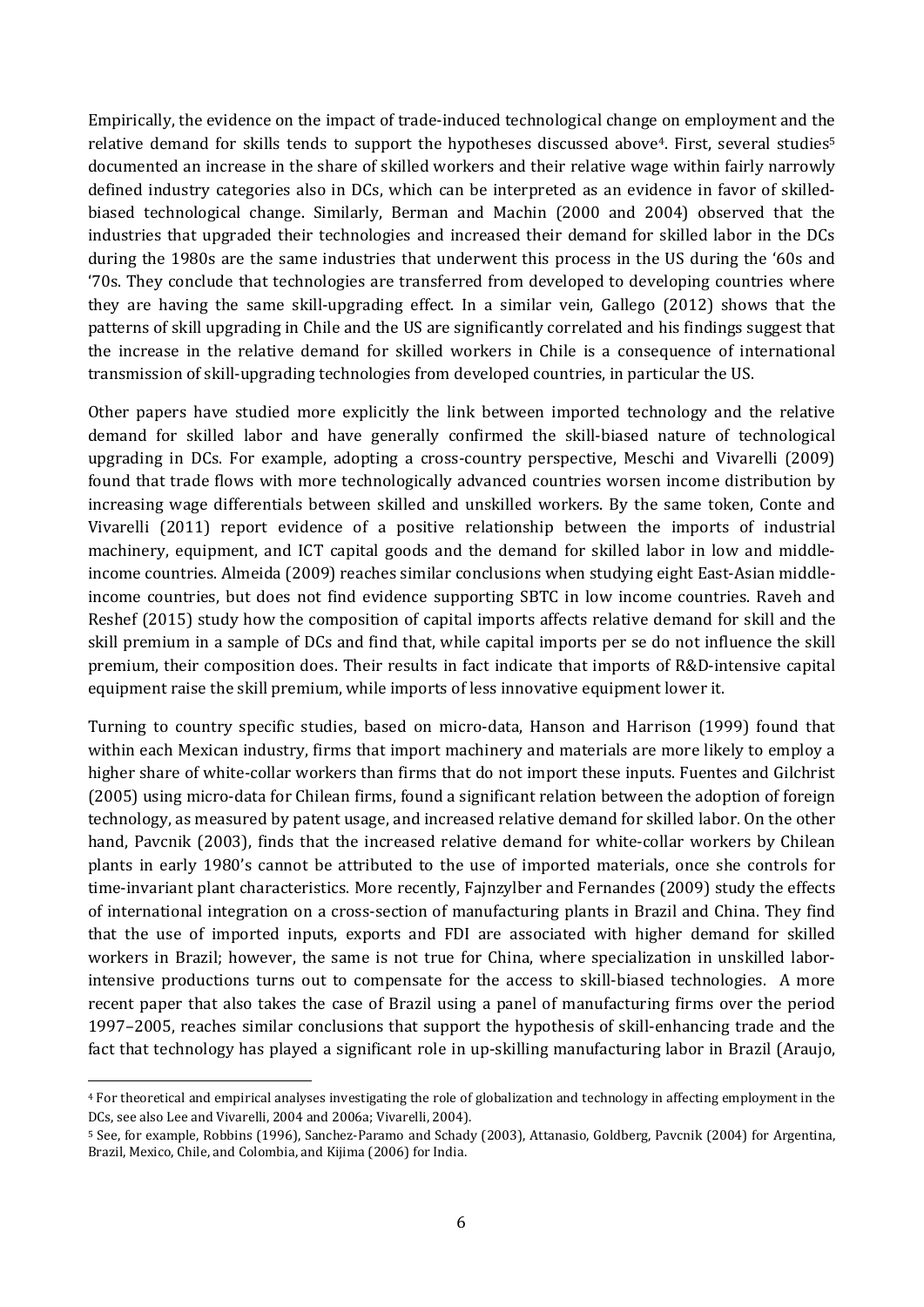Bogliacino, and Vivarelli, 2011). Birchenall (2001) also attributes increased inequality in Colombia to SBTC resulting from trade liberalization and increased openness of the economy. Similar results are found for African countries, where Gorg and Strobl (2002) show that the use of technologically advanced foreign machinery in Ghana has led to an increase in the demand for skilled labor. Edwards (2004), analyzing firm-level data in South Africa, finds convincing evidence that skill-enhancing trade (as reflected in diffusion of computers, FDI and import of intermediate inputs) has raised the skill intensity ratio in South-African manufacturing.

Finally, Meschi, Taymaz and Vivarelli (2011) study the effect of trade openness on inequality in Turkey. They conclude that both imports and exports contribute to raising inequality between skilled and unskilled workers due to the skill-biased nature of the technologies that are being imported and used in industries with export orientations.

In this paper we build upon the analysis in Meschi, Taymaz, Vivarelli  $(2011)$  by studying the effect of technology adoption not only on the wage bill share of skilled worker, but estimating separate equations that allow to evaluate the *absolute* vs *relative* nature of SBTC. Moreover, in this paper we distinguish between *quantity* and *price* effect, in the sense that we analyze separately the effect of trade and technology on employment and wages of skilled and unskilled workers. Finally, in this paper we rely on new data that allow identifying the possible labor-saving and skill-biased effect of firmlevel investments in foreign machinery and contrast it with the impact of domestically produced machinery investments.

# 3. DATA AND DESCRIPTIVE STATISTICS

This study uses data from the Turkish "Annual Manufacturing Industry Survey" conducted by the Turkish Statistical Institute, TurkStat. The survey covers 17,462 firms for the period between 1992 and 2001. The survey includes private firms having at least 10 employees as well as public ones, representing around 90% of the Turkish manufacturing output, within the formal sector.

The database provides a wide range of information on each firm including economic activity, size and composition of workforce, wages, purchases of input, volume of sales and output, investment activities, and the status of assets and capital. All monetary variables are expressed in 1994 Turkish Lira, using sector-specific deflators.

Interestingly, the dataset provides different firm-level measures to indicate technology adoption, which make the data particularly suitable for our analysis. In particular, we construct the following indicators: R&D indicates the presence of internal R&D expenditures to proxy domestic innovation capacity. Disembodied technology transfer from abroad is measured through a variable indicating whether the firm obtained royalties, patents, know-how and other property rights from abroad (PAT). Embodied technological change is captured by two variables that describe respectively the cumulative investment in *domestically produced* (INV\_D) and *foreign* (imported) (INV\_FOR) machinery and equipment per worker. The data also provide information on firms' international involvement, and we have information on whether firms export (EXP) and whether are foreign owned (FOR).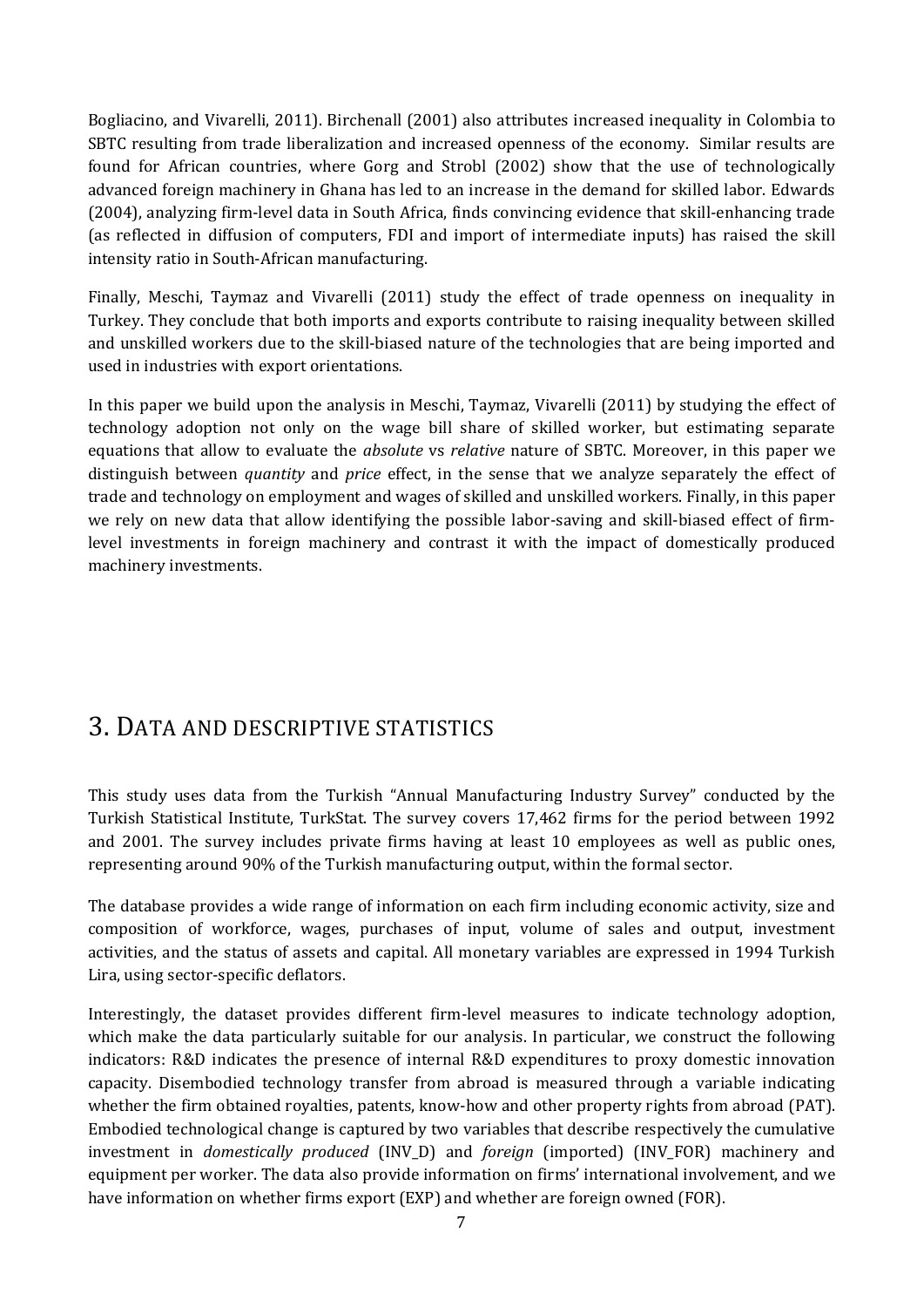Employment is measured as the number of workers per year. Workers are divided into two broad categories: (1) production workers, including technical personnel, foremen, supervisors and unskilled workers, and (2) administrative workers, including management and administration employees, and office personnel. This categorization is used in the empirical analysis to distinguish between whitecollar (skilled) workers proxied by the administrative workers, and blue-collar (unskilled) workers proxied by the production workers<sup>6</sup>.

The table below (Table 1) summarizes and defines all the variables included in the analysis

| Table 1: Variables in the analysis and their definitions |                                                                                              |  |  |  |  |
|----------------------------------------------------------|----------------------------------------------------------------------------------------------|--|--|--|--|
| <b>Variable</b>                                          | <b>Definition</b>                                                                            |  |  |  |  |
| BC                                                       | Number of "blue collar" employees engaged in production activities                           |  |  |  |  |
| WC.                                                      | Number of "white collar" employees engaged in non-production activities                      |  |  |  |  |
| <b>BCW</b>                                               | Real wages of blue collar employees (total labor cost per worker)                            |  |  |  |  |
| <b>WCW</b>                                               | Real wages of white collar employees (total labor cost per worker)                           |  |  |  |  |
| VA.                                                      | Real value added of the firm                                                                 |  |  |  |  |
| R&D                                                      | Dummy variable for existence of R&D activities                                               |  |  |  |  |
| <b>PAT</b>                                               | Dummy variable for obtaining foreign royalties, patents, know-how and other property rights  |  |  |  |  |
|                                                          | from abroad                                                                                  |  |  |  |  |
| EXP.                                                     | Dummy variable for export activities                                                         |  |  |  |  |
| <b>FOR</b>                                               | Dummy for firms in which 10% or more of capital is owned by foreigners                       |  |  |  |  |
| INV D                                                    | Investment in domestically produced machinery and equipment per worker                       |  |  |  |  |
| <b>INV FOR</b>                                           | Investment in imported machinery and equipment per worker                                    |  |  |  |  |
| Note:                                                    | Annual observations for the period $1992 - 2001$ ; all variables - apart from dummies - have |  |  |  |  |
|                                                          | been transformed into natural logarithms; source: Annual Manufacturing Industry Survey for   |  |  |  |  |
|                                                          | the Republic of Turkey: TurkStat.                                                            |  |  |  |  |

Table 2 reports the mean value of number of white and blue collars, their average wages and other relevant variables by types of firms, distinguishing by their exposure to domestic and foreign technology. The table shows that the firms that are more technologically advanced and those that are more involved in the international market, tend to have a higher share of white collars workers and higher wage gap between white and blue collars. These preliminary descriptive statistics are not in contrast with the hypotheses and the previous evidence discussed in Section 2.

 <sup>6</sup> The decision to categorize skilled and unskilled labor based on this division stems from the fact that this approach has been widely used in the relevant literature, showing satisfactory results and a very strong correlation with the alternative classification based on educational attainments (see for example, Berman, Bound and Griliches, 1994; Leamer, 1998). Moreover, Meschi, Taymaz and Vivarelli (2011), using data from the Turkish Labor Force Survey on the composition and educational level of the Turkish manufacturing workforce, show that administrative employees are on average significantly more educated than production workers. In addition, the substantial wage differential between WC and BC workers is a further indication for skill differences.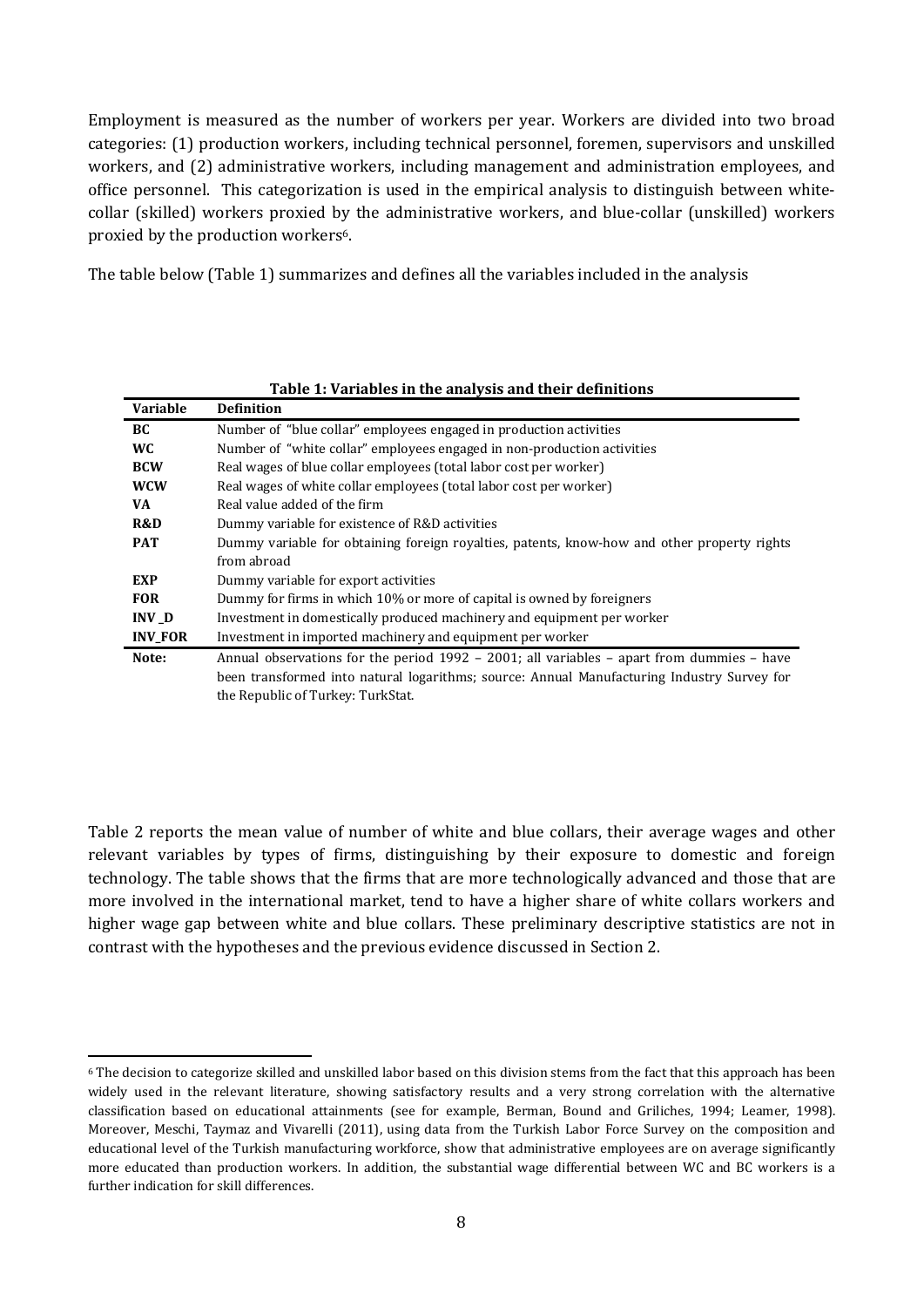| <b>Variables</b>         | All firms | R&D<br>performer<br>(R&D=1) | <b>Technology</b><br>transfer<br>$(PAT=1)$ | <b>Exporter</b><br>$(EXP=1)$ | Foreign<br>$(FOR=1)$ |
|--------------------------|-----------|-----------------------------|--------------------------------------------|------------------------------|----------------------|
| Blue collar workers      | 32        | 53                          | 143                                        | 73                           | 98                   |
| White collar workers     | 7         | 15                          | 58                                         | 17                           | 39                   |
| White collar/Blue collar | 0.224     | 0.281                       | 0.406                                      | 0.229                        | 0.402                |
| Wage rate, blue collar   | 72        | 94                          | 190                                        | 93                           | 182                  |
| Wage rate, white collar  | 97        | 135                         | 339                                        | 136                          | 335                  |
| White collar/Blue collar | 1.35      | 1.44                        | 1.78                                       | 1.46                         | 1.84                 |
| Real value added         | 11379     | 33649                       | 232806                                     | 47946                        | 154250               |
| Value added per employee | 289       | 469                         | 1083                                       | 508                          | 1039                 |
| R&D performer            | 0.122     | 1.000                       | 0.453                                      | 0.220                        | 0.338                |
| Technology transfer      | 0.018     | 0.068                       | 1.000                                      | 0.055                        | 0.266                |
| Foreign                  | 0.032     | 0.088                       | 0.459                                      | 0.082                        | 1.000                |
| Foreign machinery share  | 0.174     | 0.171                       | 0.189                                      | 0.172                        | 0.197                |
| Number of observations   | 114577    | 14002                       | 2109                                       | 20356                        | 3639                 |

**Table 2: Mean characteristics, by types of firms** 

**Notes:** Level variables are calculated as plant level geometric averages, proportions as plant level simple averages. Non-missing number of observations vary by variable because of differences in non-item response rates. 

#### 3.1: TRENDS IN EMPLOYMENT, WAGES AND TECHNOLOGICAL UPGRADING

Our data show that during the sample period, overall employment has been increasing for both production and administrative workers (Fig.1). Production workers (plotted on the left axis) are about three time as numerous compared to administrative workers (right axis) and seem to face higher fluctuations, while the increase in administrative workers has been slightly more stable. In particular, the number of production workers increased by about  $45%$  from 1992 to 2001, while the number of administrative workers increased by about  $41\%$ . Over the same period, the wage gap between skilled and unskilled workers has increased substantially (see figure 2), which suggests an upward shift in the relative demand for skilled labor. An increase in relative wages in a period in which relative employment remained nearly stable in fact implies an increase in the wage bill share of skilled workers and thus an increase in the demand for skilled workers<sup>7</sup>.

<sup>&</sup>lt;sup>7</sup> Under the hypothesis of elasticity of substitution between skilled and unskilled labor equal to one, an increase in the wage bill share can be interpreted as an upward shift of relative labor demand for skilled workers (see Berman and Machin, 2000 and Berman *et al.*, 2005). The wage bill share of skilled workers can be expressed as:  $w_{BSH} = \frac{w_s S}{w_c S + w_l L} = \frac{w_s S}{w E}$  $w_s S + w_l L$  $WBSH = \frac{w_s S}{w_s S + w_l L} = \frac{w_s S}{w E}$  where *w* is wages, *s* subscript denotes skilled labor, *l* subscript denotes low-skilled labor, S and L are respectively the number of skilled and low-skilled workers and E is total employment. Taking the logarithm, the formula can be decomposed as follows:  $log(WBSH) = log(w_{\text{z}} / w) + log(S / E)$ . If the elasticity of substitution between S and L is one, *WBSH* is constant along a relative demand curve, so that the log change in relative wages and that of relative employment sum to zero:  $\Delta \log(WBSH) = \Delta \log(w_x / w) + \Delta \log(S / E) = 0$ .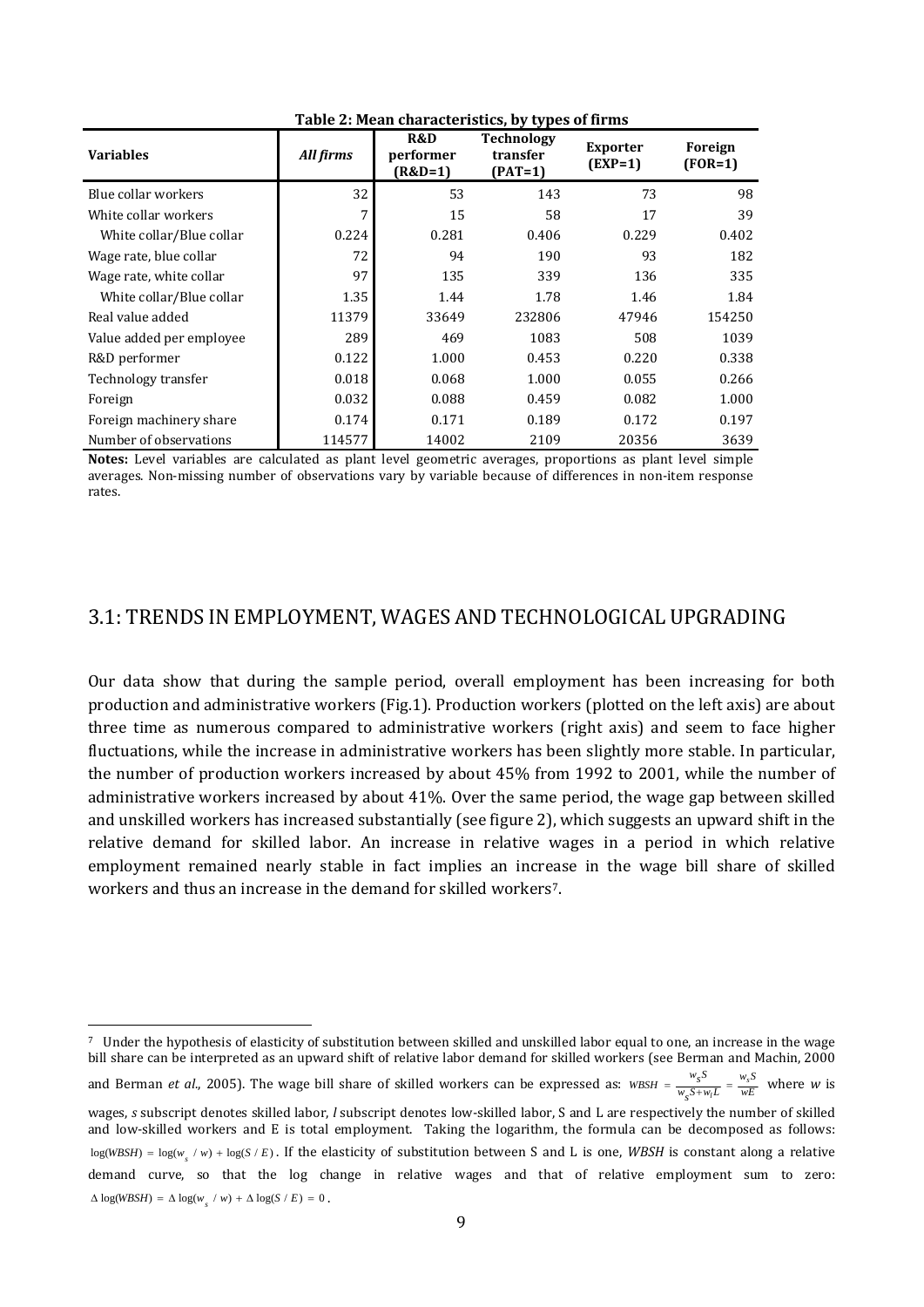

**Figure 1: Evolution of employment of white‐collars and blue‐collars workers**

**Source**: Own elaborations from *Annual Manufacturing Industry Survey*, TurkStat 



**Figure 2: Evolution of wage gap between white‐collars and blue‐collar workers.** 

Source: Own elaborations from *Annual Manufacturing Industry Survey*, TurkStat 

As documented in Meschi, Taymaz and Vivarelli (2011) such an increase was mainly driven by skill upgrading within industry (that represents more than 88 percent of the overall change) rather than between industries, which points at the relevance of the SBTC hypothesis.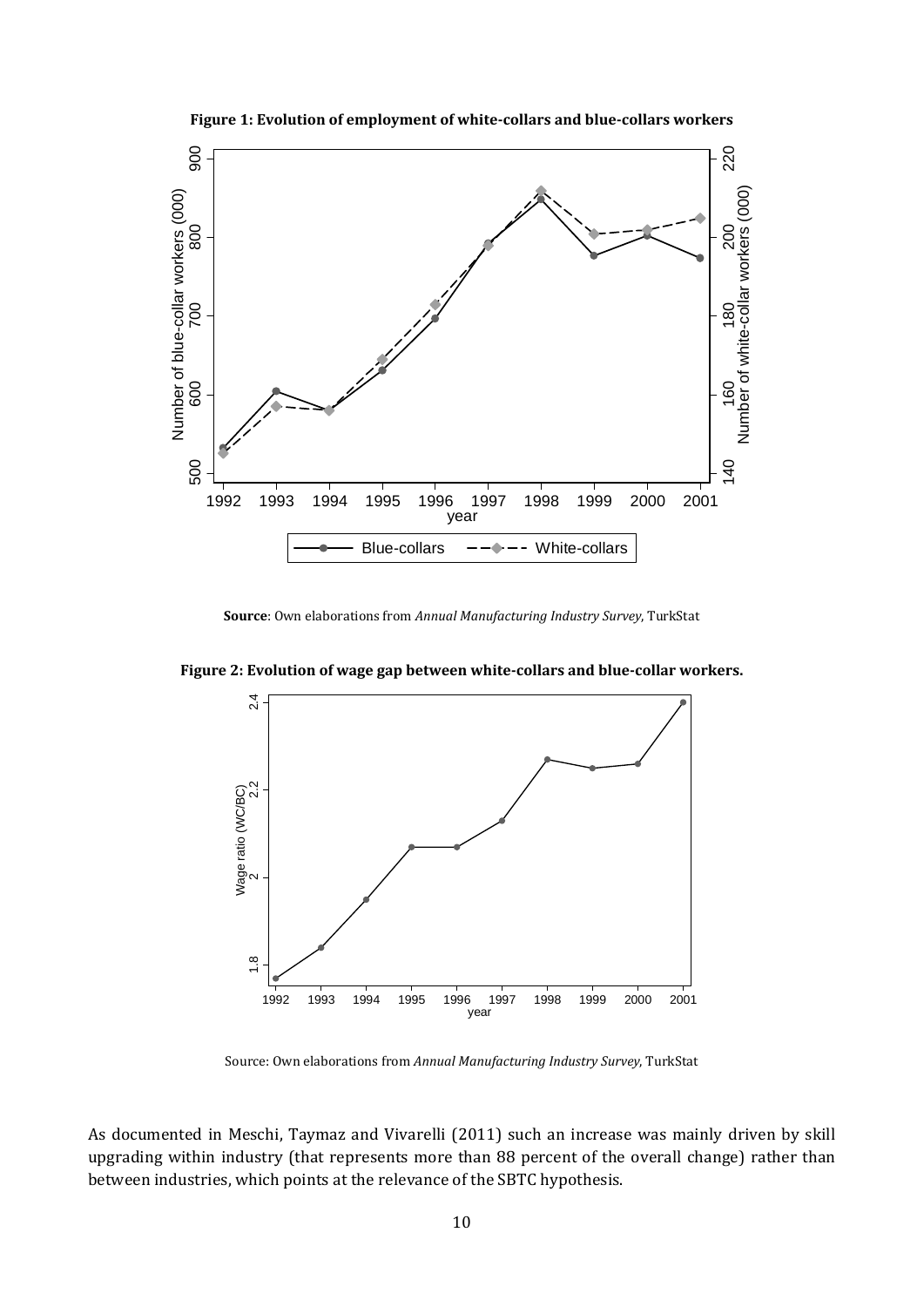Indeed - over the period analyzed - the Turkish manufacturing sector was exposed to growing international competition and to a significant increase in trade flows $\frac{8}{3}$ , which has favored technology adoption from abroad. Table 3 reports the evolution of the share of firms in the manufacturing sector performing R&D (col. 1), receiving technological transfer (patents, royalties) from abroad (col 2), and the share of foreign-owned (col. 3) and exporter (col. 4) firms. Finally, Column 5 shows the share of foreign machinery on total capital investment. The table highlights that during the trade liberalization phase, Turkish manufacturing sector has been increasingly exposed to international technology that contributed to technological upgrading possibly more than domestic investment in  $R&D<sup>9</sup>$ .

|      |           | Share of foreign |          |          |           |
|------|-----------|------------------|----------|----------|-----------|
|      | R&D       | Technology       | Foreign- |          | machinery |
|      | performer | transfer         | owned    | Exporter |           |
| 1992 | 8.1%      | 1.5%             | 2.4%     | 13.8%    | 73.0%     |
| 1993 | 12.4%     | 1.6%             | 2.8%     | 17.7%    | 78.3%     |
| 1994 | 14.7%     | 1.7%             | $3.0\%$  | 19.5%    | 81.4%     |
| 1995 | 15.8%     | 1.8%             | 3.1%     | 21.0%    | 83.6%     |
| 1996 | 13.8%     | 1.9%             | $3.1\%$  | 16.6%    | 84.3%     |
| 1997 | 13.1%     | 2.0%             | $3.2\%$  | 12.6%    | 85.3%     |
| 1998 | 13.3%     | 1.8%             | 3.3%     | 17.9%    | 86.2%     |
| 1999 | 14.1%     | 1.7%             | 3.6%     | 19.2%    | 87.7%     |
| 2000 | 14.6%     | 2.0%             | 3.7%     | 20.6%    | 88.9%     |
| 2001 | 11.7%     | 2.3%             | 3.7%     | 19.5%    | 89.4%     |

**Table 3: Descriptive statistics on the Turkish manufacturing sector**

Source: Own elaborations from *Annual Manufacturing Industry Survey*, TurkStat. 

Overall, we have seen that during the 1992-2001 period, Turkish manufacturing firms have experienced a phase of technological upgrading, mainly due to technology transfer from abroad and to the new technologies embodied in imported capital goods. Over the same period, the wage gap between skilled and unskilled workers has increased, suggesting a rising demand for skilled labor in the manufacturing sector. While these descriptive evidences are not in contrast with our interpretative hypotheses (see Section 2), we need to develop a micro-econometric approach to properly test them.

 <sup>8</sup> Until 1980, Turkish economic and trade policies were characterised by import-substituting industrialisation under heavy state protection. In January 1980, a comprehensive structural adjustment reform programme was launched and a major component of the reform package consisted in trade liberalisation policies. In 1989, the country opened up its domestic and asset markets to international competition with the declaration of the convertibility of the Turkish Lira in 1989 and the elimination of controls on foreign capital transactions. In 1996, Turkey signed the Custom Union agreement with the European Union and Free Trade Agreements with the European Free Trade countries, such as Central and Eastern European countries, and Israel. These policy changes led to significant increases in both imports and exports. For example, the import penetration ratio for manufacturing increased from 15 percent in 1980 to 30% in 2000 (Taymaz and Yilmaz, 2007).

<sup>&</sup>lt;sup>9</sup> From a macroeconomic point of view, the Turkish gross domestic expenditure on R&D (public and private) to GDP ratio has in fact increased over the investigated decade (from 0.49 in 1992 to 0.72 in 2001), but still falling much lower than the OECD average (see Elci, 2003).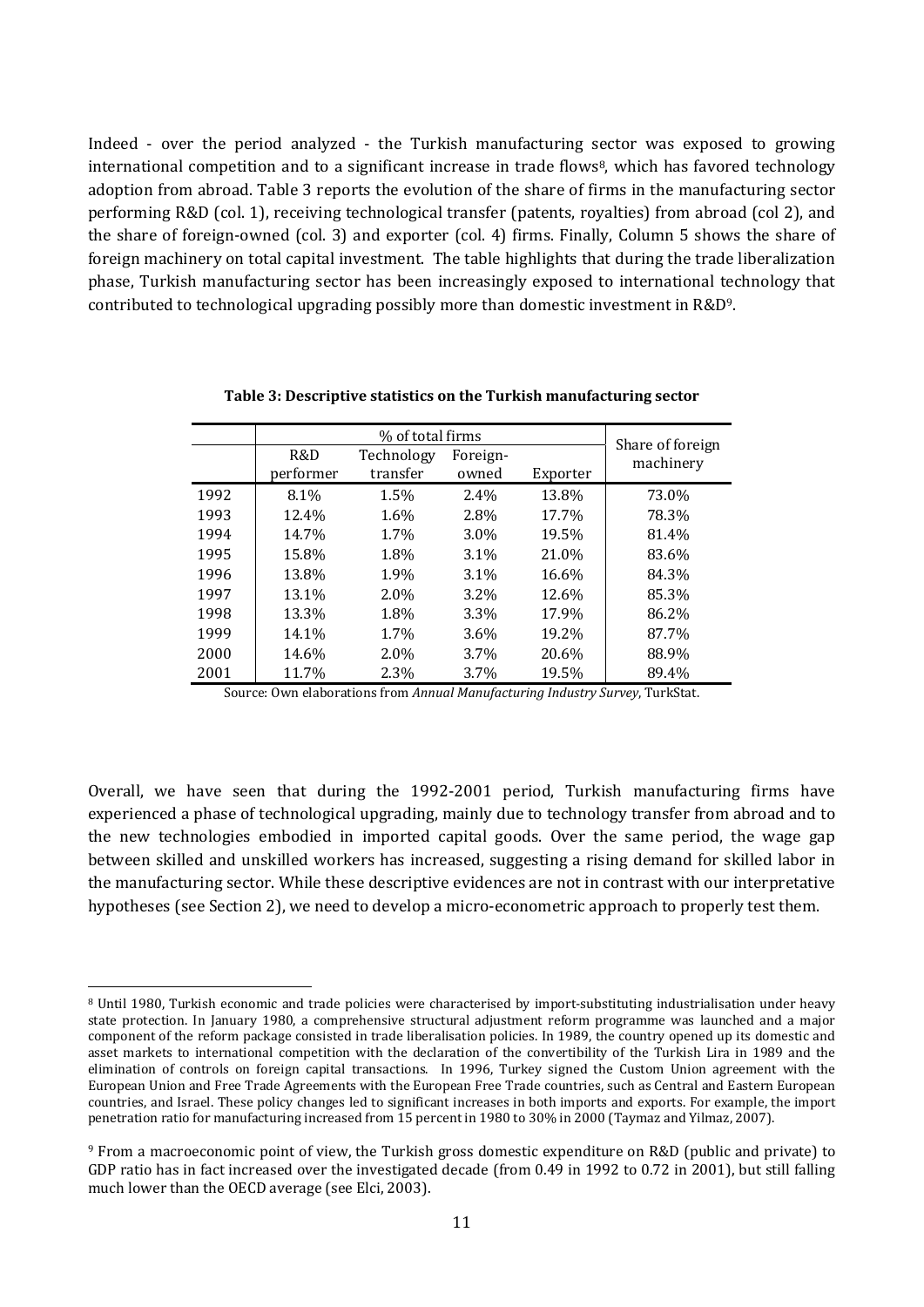Indeed, the aim of the following empirical analysis is to investigate and quantify the role of *domestic* and *trade-induced* technological upgrading in explaining trends in labor demand, separately studying the effect on employment trends (*quantity effect*) and relative wages (*price effect*). Our empirical strategy and identification issues are discussed in the next section.

#### 4. THE EMPIRICAL MODEL: SPECIFICATION AND ECONOMETRIC ISSUES

Consistently with previous empirical literature, our estimating equation derives from a standard labor demand equation. In particular, following Van Reenen (1997), we consider a model in which firms operate under a constant elasticity of substitution production function (CES) of the form:

$$
Y = T\left[ (AL)^{\frac{\sigma - 1}{\sigma}} + (BK)^{\frac{\sigma - 1}{\sigma}} \right]^{\frac{\sigma}{\sigma - 1}} \tag{1}
$$

Where Y is the output, L and K represent conventional inputs such as labor and capital; T, A and B are a Hicks-neutral, a labor-augmenting and a capital-augmenting technology respectively; the first-order profit-maximization condition for labor yields to:

$$
log(L) = ln(Y) - \sigma log(W) + (\sigma - 1)log(A)
$$
\n(2)

We start from this standard framework and augment this equation replacing the unobserved technology variable A with proxies for innovation and technology adoption, and including variables describing firms' involvement in the international market (see Section 2).

If we consider two types of labor inputs, namely skilled (white-collars WC) and unskilled (blue-collars BC) and adopt a dynamic specification in order to account for adjustment costs that determine serial correlation in the employment series (see Van Reenen, 1997; Lachenmaier and Rottman, 2011; and Conte and Vivarelli, 2011), our estimating equations of the *quantity effect* are the following:

$$
BC_{it} = \rho BC_{it-1} + \delta_1 BCW_{it} + \delta_2 WCW_{it} + \gamma Y_{it} + \eta TECH_{it} + \mu OPEN_{it} + \lambda_1 INV_{it} + \lambda_2 INV_{it} + \tau_t + (u_{it} + \epsilon_i) \quad (3)
$$
  

$$
WC_{it} = \rho WC_{it-1} + \delta_2 WCW_{it} + \delta_1 BCW_{it} + \gamma Y_{it} + \eta TECH_{it} + \mu OPEN_{it} + \lambda_1 INV_{it} + \lambda_2 INV_{it} + \tau_t + (u_{it} + \epsilon_i) \quad (4)
$$

All variables – apart from dummies - are expressed in natural logarithms. BC and WC are respectively the numbers of blue-collar and white-collar workers of firm *i* at time *t*. BCW and WCW are the wages of each labor category. Each equation contains wages for both the categories of workers, since the price of both types of labor are likely to affect firms' hiring decisions. Y is firms' value added that reflects the impact of firms' sales and controls for possible business cycle fluctuations that can affect demand for the different types of labor. TECH is a vector composed of two dummy variables representing domestic and imported technology: namely, the presence of internal R&D expenditures (R&D) and the obtained availability of a foreign patent or other appropriability devices developed abroad (PAT). OPEN is a vector of two dummy describing firms' international involvement: in particular, EXP is a dummy that takes the value of one when the firm is an exporter and zero if it does not export, while FOR is a dummy equal to 1 if 10% or more of a firm's capital is owned by foreigners. To test the role of embodied technological change, we use two investment variables (INV\_D and INV\_F)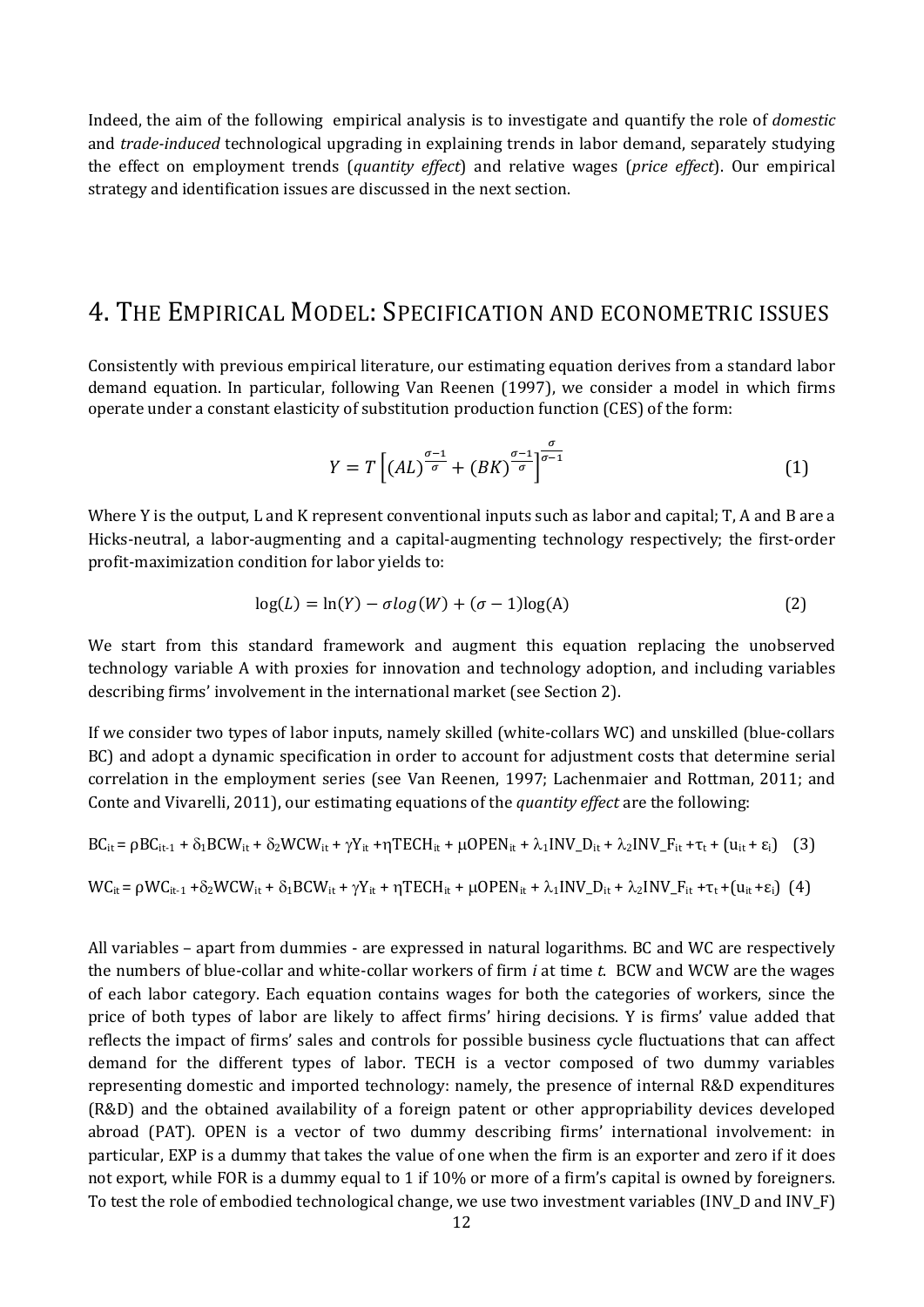which are respectively the cumulative investment in *domestically produced* machinery and equipment per worker and the cumulative investment in *foreign* (imported) machinery and equipment per worker.  $\tau_t$  are time dummy to control for unobserved common macroeconomic and cyclical shocks that may affect the demand for labor. Finally, standard to panel data analysis, the error term is composed by the idiosyncratic error component  $(u_{it})$  and the time invariant firm fixed effect component  $(\epsilon_i)$ .

Equations  $(3)$  and  $(4)$  can be seen as a twofold dynamic labor demand, where employment depends on output, investment and wages as traditionally assumed, but also on additional drivers such as domestic technology, imported technology, FDI and "learning by exporting" (see Section 2).

In order to test whether the coefficients of the variables of interest are significantly different for whiteand blue-collars, we jointly estimate equations  $(3)$  and  $(4)$ , through a fully interacted model. This yields the same results as in  $(3)$  and  $(4)$ , but allows computing the variance and covariance matrix between all the estimated coefficients, which in turn allows testing the difference in their magnitudes, through a battery of Wald tests.

Therefore, estimating equations (3) and (4) and testing the differences in coefficient magnitudes allow to assess the impact of technology and trade variables on relative employment, and permit to investigate the *relative* versus *absolute* skill bias. In more detail, a change in technology (or trade) would be *absolutely biased* toward skilled labor if it increases the number of skilled workers, while decreasing that of unskilled ones. A *relative* skill bias would instead appear when the coefficients for both skilled and unskilled workers are positive and significant but differ in magnitude, with the coefficients for the unskilled workers being significantly lower. Moreover, the estimation of two separate equations for white and blue collars (as opposed to the alternative strategy on estimating a single equation on the employment ratio) allows exploring the autoregressive dynamics of blue-collars and white collars workers separately.

In estimating equations (3) and (4), we can study the *quantitative* impact of trade and technology on employment. In order to test their impacts on wage differentials, thus studying the *price effect*, we also estimate two wage equations of the following form (where the variables are defined as in (3) and (4), FS stands for female share) <sup>10</sup>:

 $BCW_{it} = \rho BCW_{it-1} + \beta WCW_{it-1} + \gamma Y_{it-1} + \delta FS_{it} + \eta TECH_{it} + \mu OPEN_{it} + \lambda_1INV\_D_{it} + \lambda_2INV\_F_{it} + \tau_t + (u_{it} + \epsilon_i)$  (5)

 $WCW_{it} = \rho WCW_{it-1} + \beta BCW_{it-1} + \gamma Y_{it-1} + \delta FS_{it} + \eta T ECH_{it} + \mu OPEN_{it} + \lambda_1 INV_{it} + \lambda_2INV_F_{it} + \tau_t + (u_{it} + \epsilon_i)$  (6)

For both eqs.  $(3)$  and  $(4)$  and eqs.  $(5)$  and  $(6)$ , the presence of firm-specific effects creates a correlation between the lagged dependent variable  $BC_{it-1}$  (and  $WC_{it-1}$ ) and the individual fixed effect  $u_i$ . Therefore, the dynamic specification implies a violation of the assumption of strict exogeneity of the estimators. In this context, the use of least squares will lead to inconsistent and upwardly biased estimates for the coefficient of the lagged dependent variable (Hsiao, 1986). The firm effects can be eliminated through the within-group estimator (or fixed effects estimator, FE). However, this leads to a downward bias of the estimated parameter of the lagged dependent variable (Nickell, 1981).

  $10$  Assuming that markets are competitive, then the wage of each factor is given by the derivative of Y with respect to each factor BC and WC. As can be seen, eqs (5) and (6) include the female share (FS) as an additional control which may affect wage evolution (see, for example, Ilmakunnas and Maliranta, 2005; Heyman, Sjöholm and Tingvall, 2007). Finally, since wage can be seen as a component of firm's value added, Y has been lagged one period in the two wage equations to avoid endogeneity.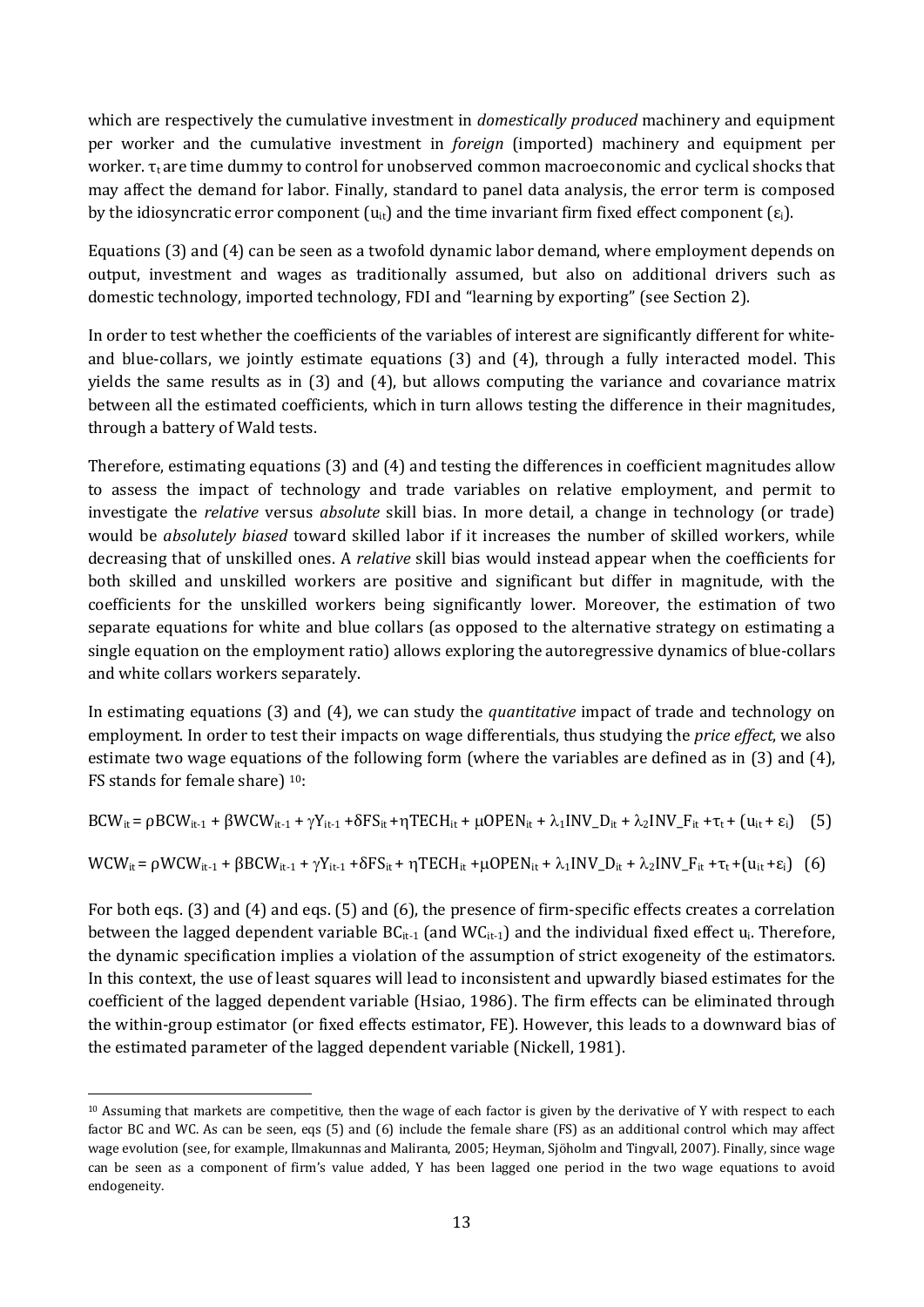Extensive econometric research has been done in order to obtain consistent and efficient estimators of the parameters in dynamic panel models. Almost all approaches include first transforming the original equations to eliminate the fixed effects and then applying instrumental variables estimations for the lagged endogenous variable. Andersen and Hsiao (1982) developed a formulation for obtaining consistent FE-IV (fixed effects – instrumental variables) estimators by resorting to first differencing in order to eliminate the unobserved fixed effects, and then using two lags and beyond to instrument the lagged dependent variable.

Efficiency improvements have been made to the Andersen and Hsiao model through the utilization of the GMM (Generalized Method of Moments) technique. Arrellano and Bond (1991) first resorted to GMM by using an instrument matrix that includes all previous values of the lagged dependent variable, so obtaining the GMM-DIFF estimator. However, The GMM-DIFF estimator has been found to be weak when  $\alpha$  (a) there is strong persistence in the time series, and/or  $\beta$ ) the time dimension and time variability of the panel is small compared with its cross-section dimension and variability (Bond *et al.*, 2001). Blundell and Bond (1998) have performed an efficiency improvement to the GMM-DIFF by using additional level moment conditions and obtaining the system GMM or GMM-SYS model. Through these added moment conditions, the GMM-SYS uses all the information available in the data based on the assumption that  $E(\Delta u_i, \varepsilon_i) = 0$  (Blundell and Bond, 1998; Bond, 2002). Since our panel dataset is characterized by both the above conditions  $(a)$  and  $(b)$ , we adopted a GMM-SYS model.

# 5. RESULTS AND DISCUSSION

Before looking into the results of the regression estimations, there are some results from tests and complementary regressions that deserve to be briefly discussed.

First, we test autocorrelation in our panel using the test proposed by Wooldridge (2002) and the F-test statistic always rejected the null hypothesis of no autocorrelation at  $1\%$  level, which calls for a dynamic specification.

Secondly, the presence of a lagged dependent variable required running an OLS regression to determine the upper bound for the value of the coefficient obtained in the GMM-SYS. The OLS outcomes reported in Table A1 in appendix (columns 1 and 3) indeed show that the values of the coefficients of the lagged dependent variables from GMM-SYS (Table 4) are lower than those obtained from OLS. Similarly, the Fixed Effects (FE) methodology (columns 2 and 4 in Table A1) was applied to provide a lower bound for the value of the estimated coefficient of the lagged dependent variable in the GMM-SYS estimates, since the fixed effects lead to downward biased results. Also in this case, GMM-SYS results are consistent with the expectations. Overall, the comparison between GMM-SYS on the one hand and OLS and FE on the other hand is supporting the adequacy of the chosen GMM-SYS methodology. Results are discussed with reference to the preferred GMM-SYS specification proposed in Table 4, although they are generally consistent across the three methodologies (see Table A1).

A number of further tests were performed to test the validity of the estimated model and the robustness of the corresponding results. A Wald test<sup>11</sup> was run to test for the overall joint significance of the independent variables: it always rejects the null hypothesis of insignificant coefficients. The

<sup>&</sup>lt;sup>11</sup> It is distributed as a  $\chi$ 2 where the degrees of freedom equate the number of restricted coefficients.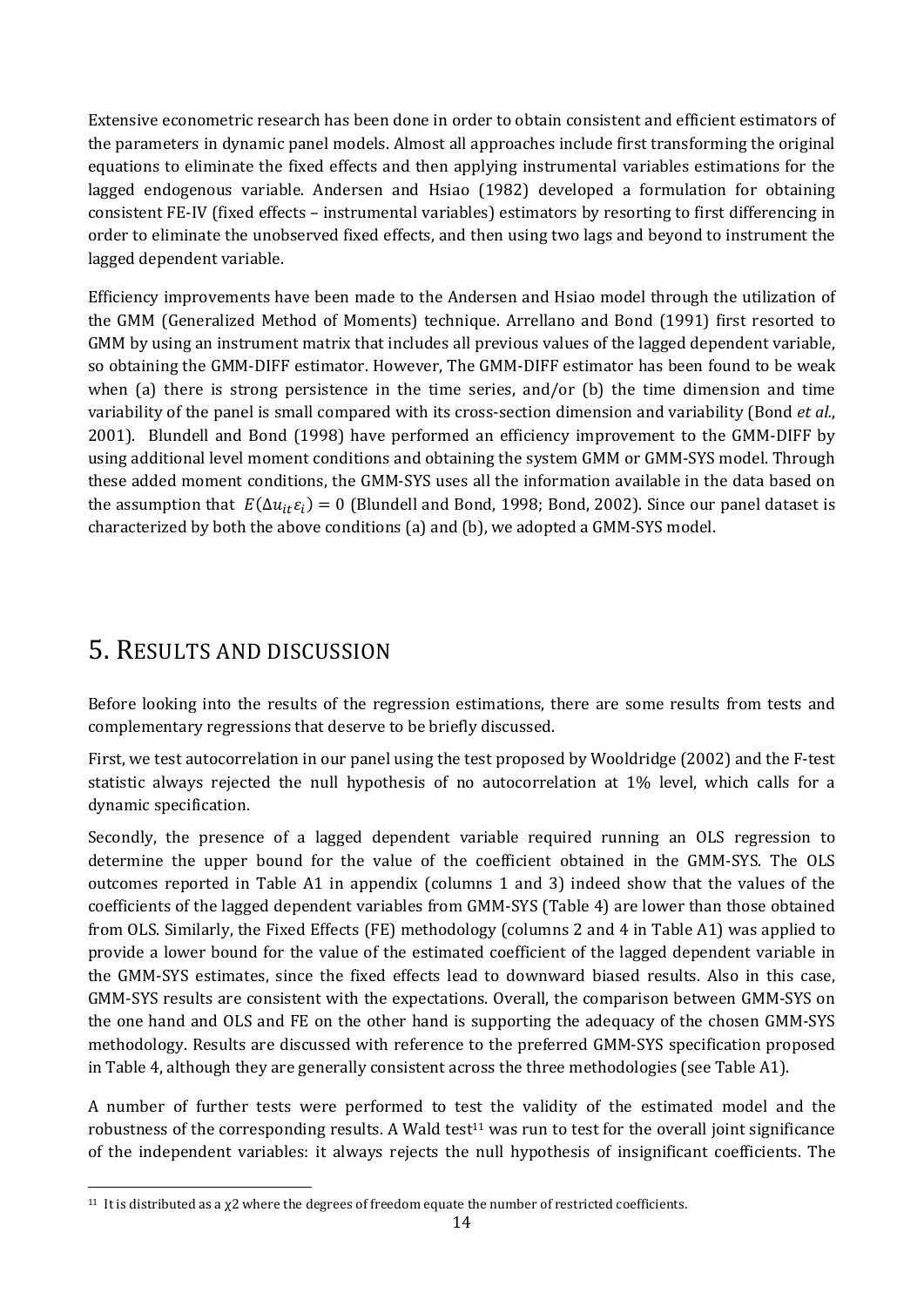Hansen test for over-identifying restrictions was also performed: the null of adequate instruments was actually rejected in both the employment and wage equations, only for blue-collar workers. However, since it has been demonstrated that the Hansen test over-rejects the null in case of very large samples (see Blundell and Bond, 1999; Roodman, 2006), the same model was run and the Hansen test performed on a random sub-sample comprising 20% of the original data. The outcome was that the Hansen tests never rejected the null, so reassuring on the validity of the chosen instruments<sup>12</sup>. Finally, the standard Arellano and Bond (AR) tests for autocorrelation support the consistency of the adopted GMM estimators, however only after using t-3 instruments.

Looking at employment equations (col. 1 and 2, Table 4), the positive and highly significant values of the lagged coefficients for both types of workers confirm the persistence of the employment timeseries. Also consistent with our expectations, the wage coefficients are in line with the standard requirement for the relationship between wages and labor demand. In particular, the labor demand for a specific category of workers turns out to be negatively correlated with the wage rate of the corresponding category, while positively correlated with the wage rate of the alternative category.

As expected, firms' value added has a positive impact on both blue collar and white-collar workers, indicating that expansion of production requires higher demand for both types of labor.

By contrast, investment in domestic machinery implies a labor saving effect, especially for blue collars. This is in line with the view according to which the introduction of new machines (that is a way to introduce process innovation) may cause job losses (see Section 2.1). Interestingly enough, blue-collar workers, directly involved in factory production, are those that are more likely to be displaced by new machinery. 

However, this labor-saving effect appears to be confined to domestic investment. In fact, we get different results when we turn our attention to investment in foreign machinery, which tends to stimulate employment of both white and blue-collar workers . While the employment effect is not significantly different between white and blue-collars (see table 5), we find that foreign technology embodied in capital goods leads to a widening of wage differentials between skilled and unskilled workers. Columns 3 and 4 of Table 4 in fact report that investment in foreign machinery tends to increase the wages of white collars more than those of blue-collars (and the difference is statistically significant, as shown in Table 5). Since the technological content of imported capital is likely more advanced than that embodied in domestic capital, we interpret this finding as a support of the SET hypothesis (see Section 2.2).

Turning our attention to the variables describing disembodied technological change (R&D and patents) and international openness (EXP and FOR), they all seem to have an employment enhancing effect. This means that no negative employment quantitative impacts emerge because of technological change, which implies that labor-friendly product innovation (captured by R&D and PAT) and compensation mechanisms have been effective in Turkish manufacturing, at least over the investigated period (see Section 2.1).

<sup>&</sup>lt;sup>12</sup> Results available from the authors upon request.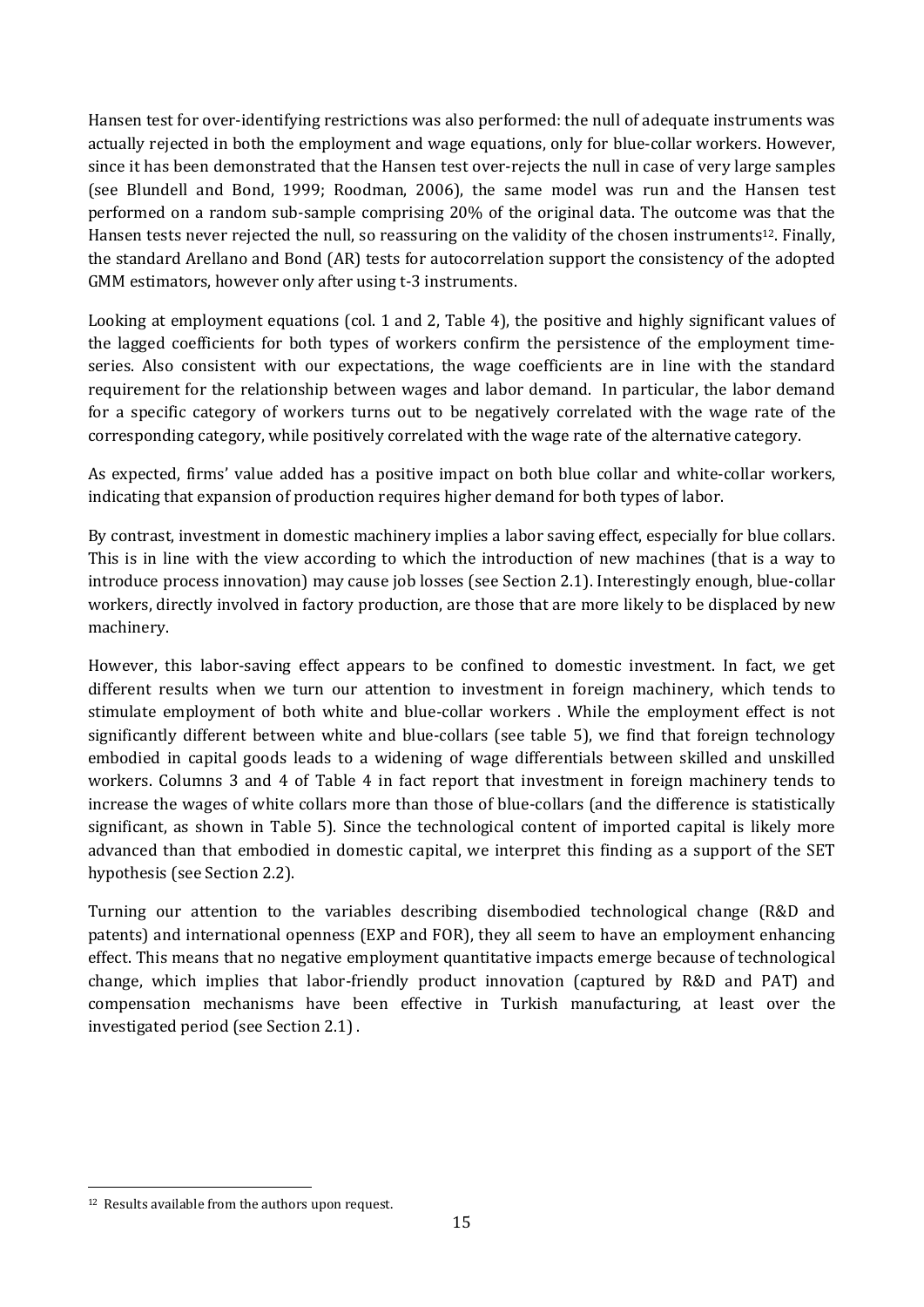|                            | (2)<br>(1)<br><b>Employment equations</b> |              | (3)         | (4)                   |
|----------------------------|-------------------------------------------|--------------|-------------|-----------------------|
|                            |                                           |              |             | <b>Wage equations</b> |
|                            | BC                                        | WC           | BC          | WC                    |
| Lagged employment          | $0.784***$                                | $0.762***$   |             |                       |
|                            | (0.0170)                                  | (0.0241)     |             |                       |
| Lagged wage BC             |                                           |              | $0.582***$  | $0.0970**$            |
|                            |                                           |              | (0.0646)    | (0.0377)              |
| Lagged wage WC             |                                           |              | $0.0434*$   | $0.551***$            |
|                            |                                           |              | (0.0249)    | (0.0536)              |
| Wage WC                    | $0.0662***$                               | $-0.217***$  |             |                       |
|                            | (0.00350)                                 | (0.00618)    |             |                       |
| Wage BC                    | $-0.182***$                               | $0.186***$   |             |                       |
|                            | (0.00570)                                 | (0.00714)    |             |                       |
| VA                         | $0.127***$                                | $0.136***$   |             |                       |
|                            | (0.00652)                                 | (0.00954)    |             |                       |
| Lagged VA                  |                                           |              | $0.0167*$   | $0.0299***$           |
|                            |                                           |              | (0.00887)   | (0.00517)             |
| INV_D                      | $-0.0184***$                              | $-0.000232$  | $0.0139***$ | $0.0148***$           |
|                            | (0.000975)                                | (0.00120)    | (0.00102)   | (0.00130)             |
| <b>INV_FOR</b>             | $0.0102***$                               | $0.00898***$ | $0.0183***$ | $0.0229***$           |
|                            | (0.00130)                                 | (0.00147)    | (0.00149)   | (0.00186)             |
| R&D                        | $0.00730*$                                | $0.0497***$  | $0.0309***$ | $0.0400***$           |
|                            | (0.00423)                                 | (0.00667)    | (0.00572)   | (0.00787)             |
| EXP                        | $0.0331***$                               | $0.0532***$  | $0.0378***$ | $0.0530***$           |
|                            | (0.00498)                                 | (0.00635)    | (0.00457)   | (0.00717)             |
| <b>PAT</b>                 | $0.0321***$                               | $0.0784***$  | $0.104***$  | $0.165***$            |
|                            | (0.0124)                                  | (0.0170)     | (0.0163)    | (0.0198)              |
| <b>FOR</b>                 | $-0.0118$                                 | $0.110***$   | $0.198***$  | $0.298***$            |
|                            | (0.0100)                                  | (0.0122)     | (0.0168)    | (0.0244)              |
| FS                         |                                           |              | $-0.130***$ | 0.00111               |
|                            |                                           |              | (0.0160)    | (0.0110)              |
|                            |                                           |              |             |                       |
| <i><b>Observations</b></i> | 73934                                     | 71329        | 73381       | 71072                 |
| Number of firms            | 14916                                     | 14358        | 14886       | 14316                 |
| Wald test                  | 193572***                                 | 176447***    | 55533***    | 48401***              |
| Hansen                     | 60.56***                                  | 1.985        | 25.52***    | 4.341                 |
| Sargan                     | 105.9***                                  | 2.884        | 31.17***    | 5.274                 |
| AR(1)                      | $-26.14***$                               | $-26.51***$  | $-13.82***$ | $-15.7***$            |
| AR(2)                      | $2.056**$                                 | $6.025***$   | $5.06***$   | 5.239***              |
| AR(3)                      | 0.0947                                    | 1.415        | 1.895*      | 0.679                 |

**Table 4: Employment and wage equations for unskilled and skilled workers; GMM‐SYS estimates.** 

**Notes**: Robust standard errors in parentheses; \*\*\* indicates  $p$ <0.01; \*\*  $p$ <0.05; \*  $p$ <0.1.

The number of firms reported in the table refers to firms whose data are used in estimating the model. Since all models include the lagged value of the dependent variable and take the difference of variables to run GMM estimates, a firm is included if it has at least three consecutive observations. This has implied the drop from 17,462 companies to less than 15,000.

However, for both the technological variables, we detect a *relative skill bias*, since they favor more the skilled workers rather than the low skilled ones: indeed, the coefficients for white-collars are significantly higher than those for blue-collars in both the employment and wage equation (the relevant tests are displayed in Table 5).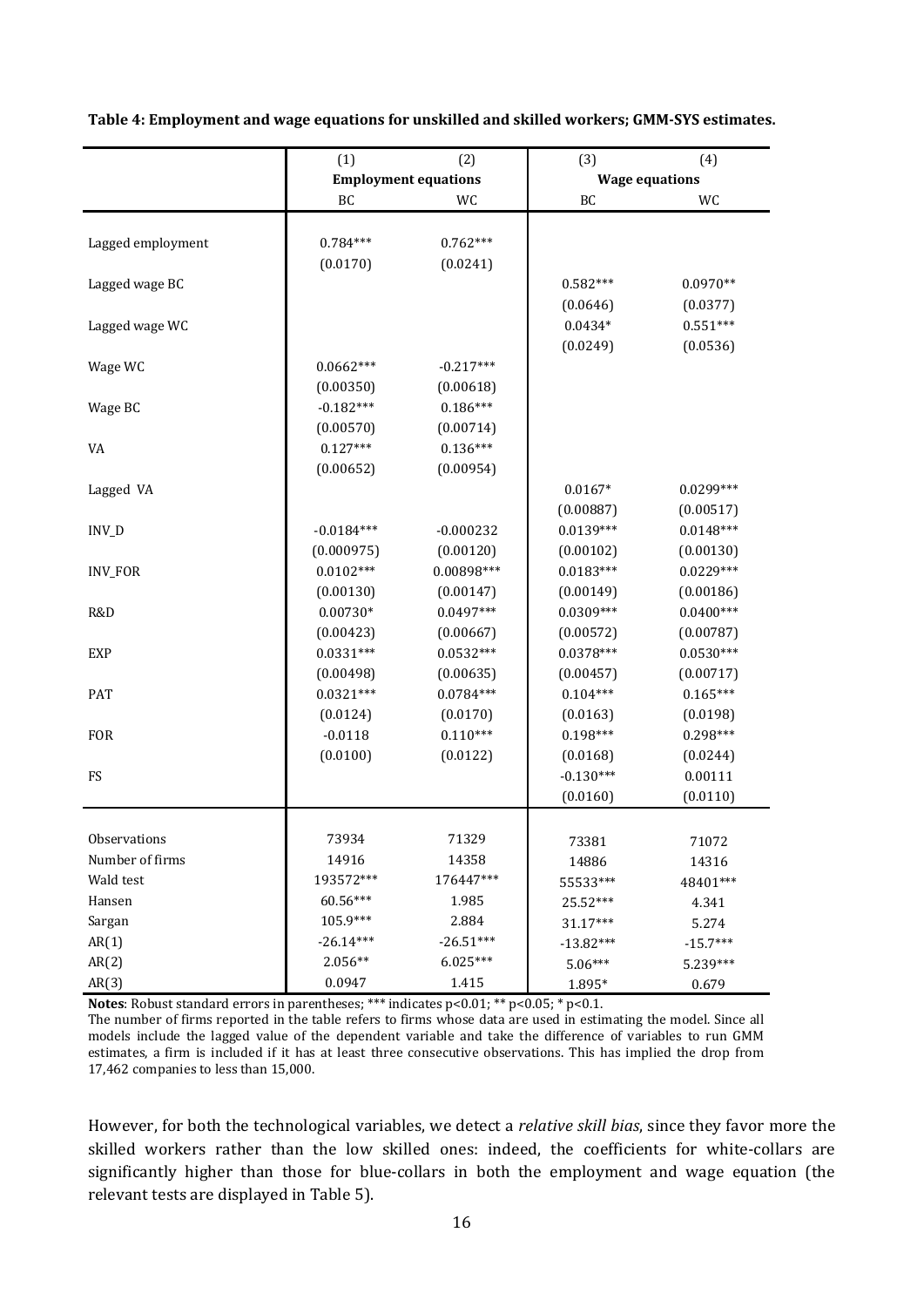Focusing on the variables describing firms' involvement in international markets, the results concerning EXP (pointing to a relative skill bias) is supporting the "*learning by exporting*" hypothesis (see Section 2.2). Looking at the variable FOR, which identifies firms partially foreign-owned, we see that receiving FDI increases the demand for skilled labor, and implies an *absolute* skill bias. FDI in fact increase the employment of white-collars, while do not significantly affect the employment of blue collars. In the wage equations, we also see that FDI amplify the wage gap between skilled and unskilled workers. This is consistent with the idea that FDI can be an important conduit for the transfer of skillbiased technologies (see Section 2.2).

Overall, our results strongly support both the SBTC and the SET hypotheses: indeed, both domestic and foreign technologies have fostered the demand for skilled workers in Turkish manufacturing. This means that opening up to international trade and the resulting technological upgrading, while increasing employment and possibly productivity, may also have a worrying effect on skill dispersion and wage inequality.

| <b>Variable</b>     | Labor demand | Wage     |  |  |
|---------------------|--------------|----------|--|--|
|                     | equation     | equation |  |  |
| Local investment    | 145.61***    | 0.08     |  |  |
| Foreign investment  | 0.56         | $5.27**$ |  |  |
| R&D performer       | 27.35***     | 0.76     |  |  |
| Exporter            | $5.54**$     | $4.69**$ |  |  |
| Technology transfer | $4.44**$     | $5.85**$ |  |  |
| Foreign             | 59.62***     | 12.56*** |  |  |

#### **Table 5: Wald test statistics for the null hypothesis of equal coefficients for BC and WC**

**Note**: \*\*\*  $p<0.01$  \*\*  $p<0.05$  \*  $p<0.1$ 

The significance of the difference in the coefficients for white- and bluecollars was tested jointly estimating equations  $(3)$  and  $(4)$ , and  $(5)$  and  $(6)$ through a fully interacted model.

# 6. CONCLUDING REMARKS

This paper has empirically explored the possible roles of trade and technology in affecting employment skills and wages within the Turkish manufacturing sector over the two decades of the '80s and '90s, a period of increasing globalization for the Turkish economy.

A first outcome from this study is that the interlinked relationship between technology and trade positively contributed to employment creation in Turkish manufacturing (this means that compensation did work, at least in Turkish manufacturing over the investigated period, see Section 2.1). A notable exception is the domestic investment in new machineries that exhibits an obvious labor-saving impact, although limited to the blue collar workers.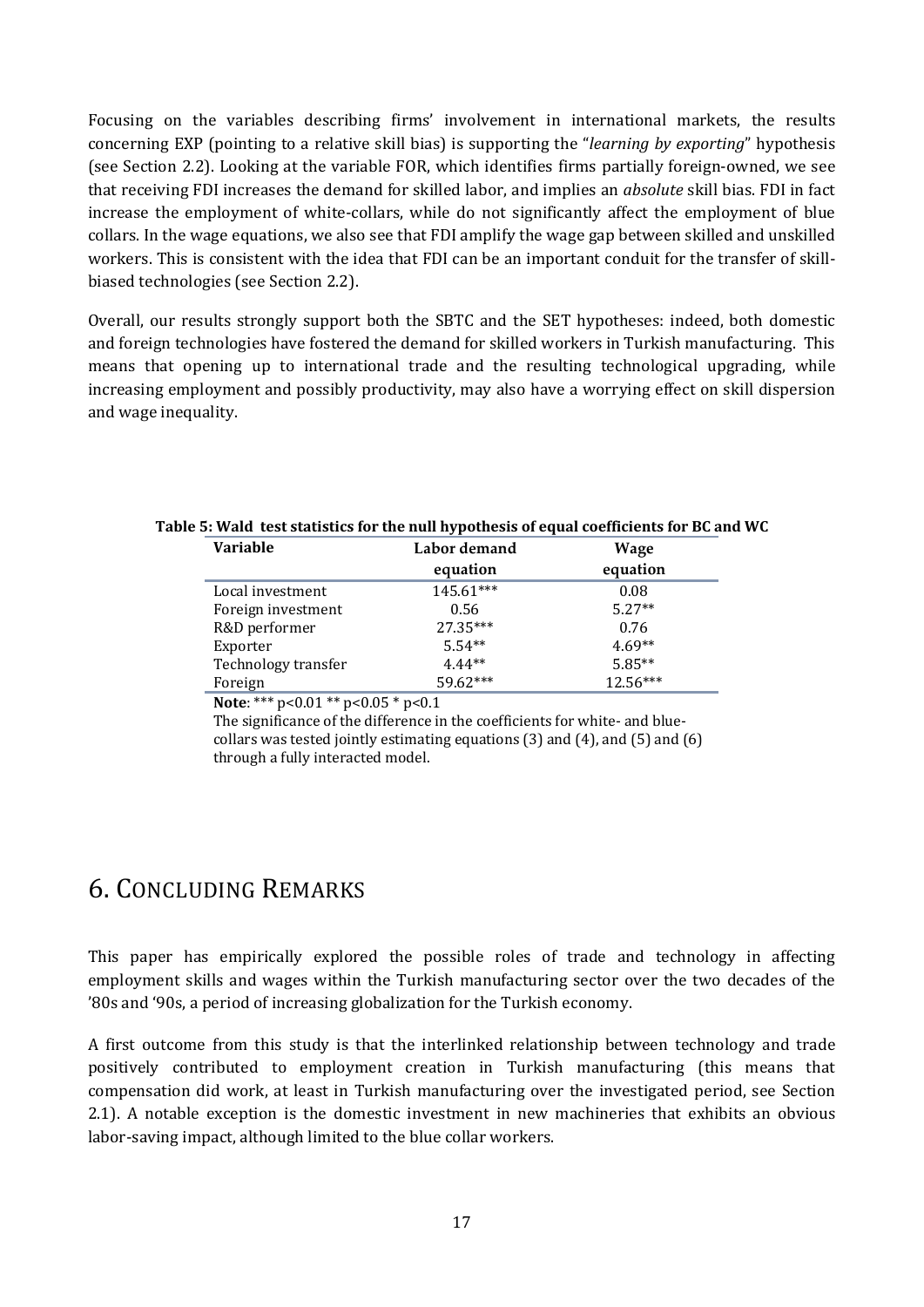A second important outcome is that a strong evidence of a *relative skill bias* emerges: indeed, domestic R&D activities, imported technologies, and export increase the demand for skilled labor significantly more than the demand for the unskilled. Finally, FDI imply an *absolute skill bias*.

On the whole, this evidence offers a strong support to the Skill-Biased-Technological-Change (SBTC) hypothesis and points out the key roles that the skill-enhancing-trade (SET), "learning by exporting" and FDI may play in shaping the demand for labor in a developing country (see Section 2.2).

The fact that technology and globalization imply an obvious skill-bias calls for economic policies in DCs able to couple trade liberalization with education and training policies targeted to increase and to better shape the local supply of skilled labor.

# **REFERENCES**

Acemoglu, D. (1998.) Why do new technologies complement skills? Directed technical change and wage inequality. *The Quarterly Journal of Economics, 113,* 1055‐1089. 

Acemoglu, D. (2003). Patterns of skill premia. *Review of Economic Studies*, *70*, 199–230. 

Aguirregabiria, V., & Alonso-Borrego, C. (2001). Occupational structure, technological innovation, and reorganization of production. *Labor Economics*, 8(1), 43-73.

Almeida, R. (2009). Openness and technological innovation in East Asia: have they increased the demand for skills?. *IZA Discussion Papers N.4474*, Institute for the Study of Labor (IZA), Bonn.

Anderson TW, Hsiao C. (1982). Formulation and estimation of dynamic models using panel data. *Journal of Econometrics*, 18, 47‐82. 

Ansal, K.H, & Karaomelioglu D.C (1999). New technologies and employment: industry and firm level evidence from Turkey. *New Technology, Work and Employment, 14*, 82‐167. 

Araújo B.C., Bogliacino F., & Vivarelli M. (2011). Technology, trade and skills in Brazil: some evidence from microdata. CEPAL Review, 105, 157-171.

Arellano, M. & Bond, S. (1991). Some tests of specification for panel data: Monte Carlo evidence and an application to employment equations. Review of *Economic Studies*, 58, 277-297.

Attanasio, O., Goldberg P., and N. Pavcnik (2004): "Trade Reforms and Wage Inequality in Colombia," *Journal of Development Economic*s, 74, 331‐366. 

Autor, D., Katz, L. & Krueger, A. (1998). Computing inequality: have computers changed the labor market?. *Quarterly Journal of Economics, 113*, 1169–1214. 

Becker, S. O., Ekholm, K. & Muendler, M.-A. (2013). Offshoring and the onshore composition of tasks and skills. *Journal of International Economics*, *90*, 91‐106. 

Berman, E., Bound, J. & Griliches, Z. (1994). Changes in the demand for skilled labor within U.S. manufacturing industries. *Quarterly Journal of Economics*, 109, 367-398.

Berman, E. & Machin, S. (2000). Skill-Biased technology transfer around the World. *Oxford Review of Economic Policy*, *16*, 12‐22. 

Berman, E. & Machin, S. (2004). Globalization, Skill-Biased Technological Change and Labor Demand. In Lee, E. and Vivarelli, M. (Eds) *Understanding Globalization, Employment and Poverty Reduction* (pp. 39-66). New York: Palgrave Macmillan.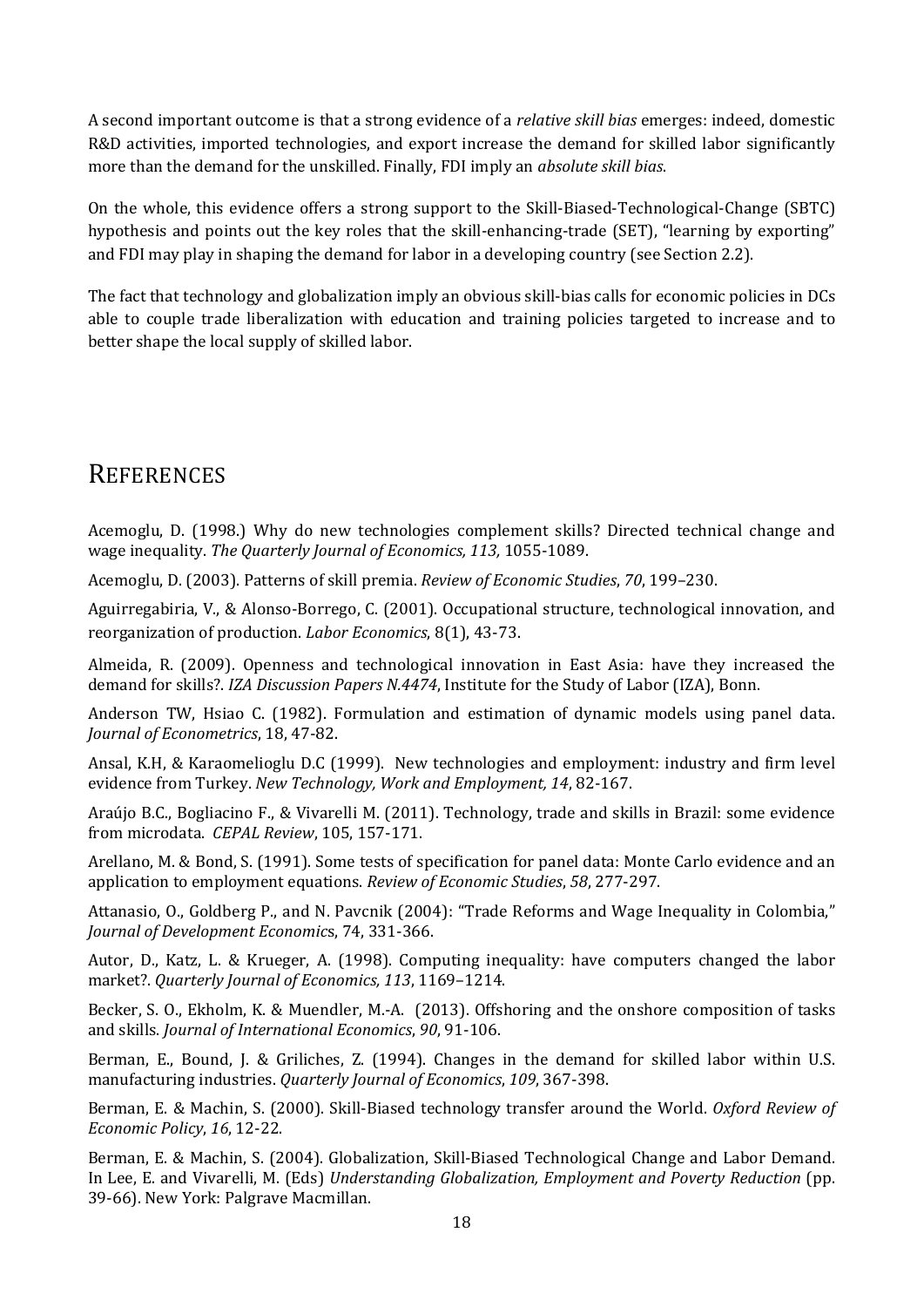Birchenall, J.A., (2001). Income distribution, human capital and economic growth in Colombia. *Journal of Development Economics, 66,* 271‐287. 

Blomström, M. and Kokko, A. (1998): "Multinational Corporations and Spillovers", Journal of Economic Surveys, Vol. 12, pp. 247-277.

Blundell, R. & Bond, S. (1998). Initial conditions and moment restrictions in dynamic panel data models. *Journal of Econometrics, 87*, 115‐43. 

Blundell, R. & Bond, S. (1999). GMM Estimation with persistent panel data: an application to production functions. IFS Working Papers no. 99/04. London: Institute for Fiscal Studies

Bogliacino, F. & Pianta, M. (2010). Innovation and employment. A reinvestigation using revised Pavitt classes. *Research Policy*, *39*, 799‐809. 

Bogliacino, F. & Vivarelli, M. (2012). The job creation effect of R&D expenditures. *Australian Economic Papers*, *51*, 96‐113. 

Bogliacino, F., Piva M. & Vivarelli, M., (2012). R&D and employment: An application of the LSDVC estimator using European data, *Economics Letters*, 116, 56-59.

Bond, S. (2002), Dynamic panel data models: a guide to micro data methods and practice. CEMMAP Working Paper no. CWP09/02. London: Centre for Microdata Methods and Practice.

Bond, S; Hoeffler A, & Temple, J. (2001). GMM estimation of empirical growth models. CEPR Discussion Paper no. 3048. London: Centre for Economic Policy Research.

Bustos, P. 2011. "Trade Liberalization, Exports, and Technology Upgrading: Evidence on the Impact of MERCOSUR on Argentinian Firms." *American Economic Review*, 101(1): 304‐40. 

Coe, D.T. and Helpman, E. (1995). International R&D Spillovers, European Economic Review, 39, pp. 859–88 

Conte, A. & Vivarelli, M. (2011). Globalization and employment: imported skill biased technological change in developing countries. The *Developing Economies*, 49, 36–65.

Dosi, G. & Nelson, R.R. (2013). The evolution of technologies: an assessment of the state-of-the art. *Eurasian Business Review*, *3*, 3‐46. 

Edwards, L. (2004). A firm level analysis of trade, technology and employment in South Africa, *Journal of International Development, 16,* 45‐61. 

Elci, S. (2003). *Innovation policy profile: Turkey*. Enterprise Directorate‐General Contract N°INNO‐02‐ 06. Study coordinated by ADE.

Falk, M. & Seim, K., (1999). Workers' skill level and information technology: evidence from German service firms. ZEW Discussion Papers 99-14, ZEW - Zentrum für Europäische Wirtschaftsforschung / Center for European Economic Research.

Fajnzylber, P. & Fernandes, A. (2009). International economic activities and skilled demand: evidence from Brazil and China. *Applied Economics*, *41*, 563‐577. 

Feldmann, H. (2013). Technological unemployment in industrial countries. *Journal of Evolutionary Economics, 23,* 1099‐1126. 

Fuentes, O. & Gilchrist S. (2005). Trade orientation and labor market evolution: evidence from Chilean plant-level data. In J. Restrepo and Tokman, A. (Eds), *Labor Markets and Institutio.* Central Bank of Chile, Santiago.

Gallego, F. A., 2012. "Skill Premium in Chile: Studying Skill Upgrading in the South," *World Development*, vol. 40(3), pp. 594-609.

Griliches, Z. (1969). Capital‐skill Complementarity. *Review of Economics and Statistics, 51*, 465–68. 

Görg, H. & Strobl, E. (2002). Relative wages, openness and skill-biased technological change. *IZA*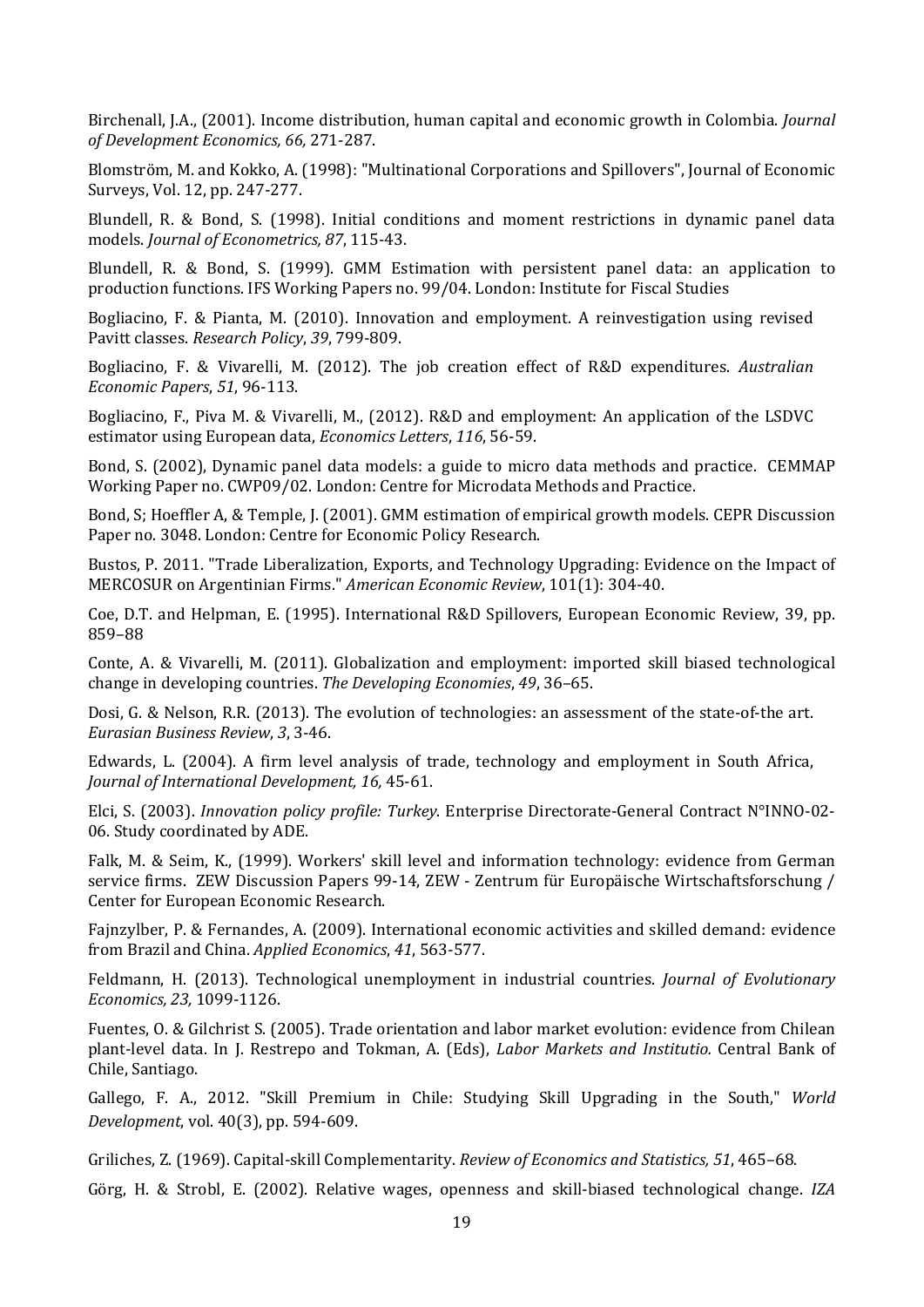*Discussion Papers N. 596*, Institute for the Study of Labor (IZA). 

Goux, D., & Maurin, E. (2000). The decline in demand for unskilled labor: An empirical analysis methods and its application to France. *The Review of Economics and Statistics*, 82(2), 596‐607.

Haskel, J., & Heden, Y. (1999). Computers and the demand for skilled labor: Industry and establishment-level panel evidence from the United Kingdom. *Economic Journal*, 109(454), C68-79.

Hanson, G. and Harrison, A. (1999). Trade and wage inequality in Mexico. *Industrial and Labor Relations Review*, *52*, 271‐288. 

Head, K. & Ries, J. (2002). Offshore production and skill upgrading by Japanese manufacturing firms. *Journal of International Economics*, *58*, 81‐105. 

Heyman, F., Sjöholm, F. and Tingvall, P.G. 2007. "Is There Really a Foreign Ownership Wage Premium? Evidence from Matched Employer–employee Data." *Journal of International Economics* 73 (2): 355–76.

Hsiao, C. (1986). *Analysis of panel data*. New York: Cambridge University Press.

Ilmakunnas, P., and Maliranta, M. 2005. "Technology, Labour Characteristics and Wage-Productivity Gaps" *Oxford Bulletin of Economics and Statistics* 67 (5): 623–45. 

Keller, W. (2004): "International technology diffusion", *Journal of Economic Literature*, Vol. 42(3), pp. 752‐782. 

Kijama, Y. (2006). "Why did wage inequality increase? Evidence from urban India 1983-99," *Journal of Development Economics*, 81, 97‐117 

Lachenmaier, S. & Rottman, H. (2011). Effects of innovation on employment: a dynamic panel analysis. *International Journal of Industrial Organization*, *29*, 210 ‐220. 

Leamer, E. (1998). In search of Stolper-Samuelson effects on US wages. In Collins, S. (Eds). *Imports*, *Exports and the American Worker* (pp. 141‐214). Washington D.C.: Brookings Institution Press. 

Lee, E. & Vivarelli, M. (2004) (eds). *Understanding Globalization, Employment and Poverty Reduction*. New York: Palgrave Macmillan.

Lee, E. & Vivarelli, M. (2006a) (eds). *Globalization, Employment and Income Distribution in Developing Countries*. New York: Palgrave Macmillan. 

Lee, E. & Vivarelli, M. (2006b). The social impact of globalization in the developing countries. *International Labor Review*,*145*, 167‐184. 

Machin, S. (1996). Wage inequality in the UK. Oxford Review of *Economic Policy*, 12(1), 47-64.

Machin, D. (2003). The changing nature of labor demand in the new economy and skill-biased technology change. *Oxford Bulletin of Economics & Statistics*, *63‐S1*, 753‐776. 

Machin, S., & J. Van Reenen. (1998). Technology and changes in skill structure: evidence from seven OECD countries. *Quarterly Journal of Economics*, *113*, 1215–44. 

Mairesse, J., Greenan, N., & Topiol-Bensaid, A. (2001). Information technology and research and development impact on productivity and skills: Looking for correlations on French firm level data. NBER Working Paper No. 8075. Cambridge, Massachusetts: National Bureau of Economic Research.

Marx, K. (1961). *Capital.* (First edition 1867). Moscow: Foreign Languages Publishing House.

Meschi, E. & Vivarelli, M. (2009). Trade and income inequality in developing countries. World *Development, 37,* 287‐302. 

Meschi E., Taymaz E., & Vivarelli, M. (2011). Trade, technology and skills: evidence from Turkish microdata, *Labor Economics*, 18, S60‐S70. 

Nickell, S. (1981). Biases in dynamic models with fixed effects. *Econometrica*, 49, 1417–1426.

Ozcelik, E. & Taymaz, E. (2008). R&D support programs in developing countries: the Turkish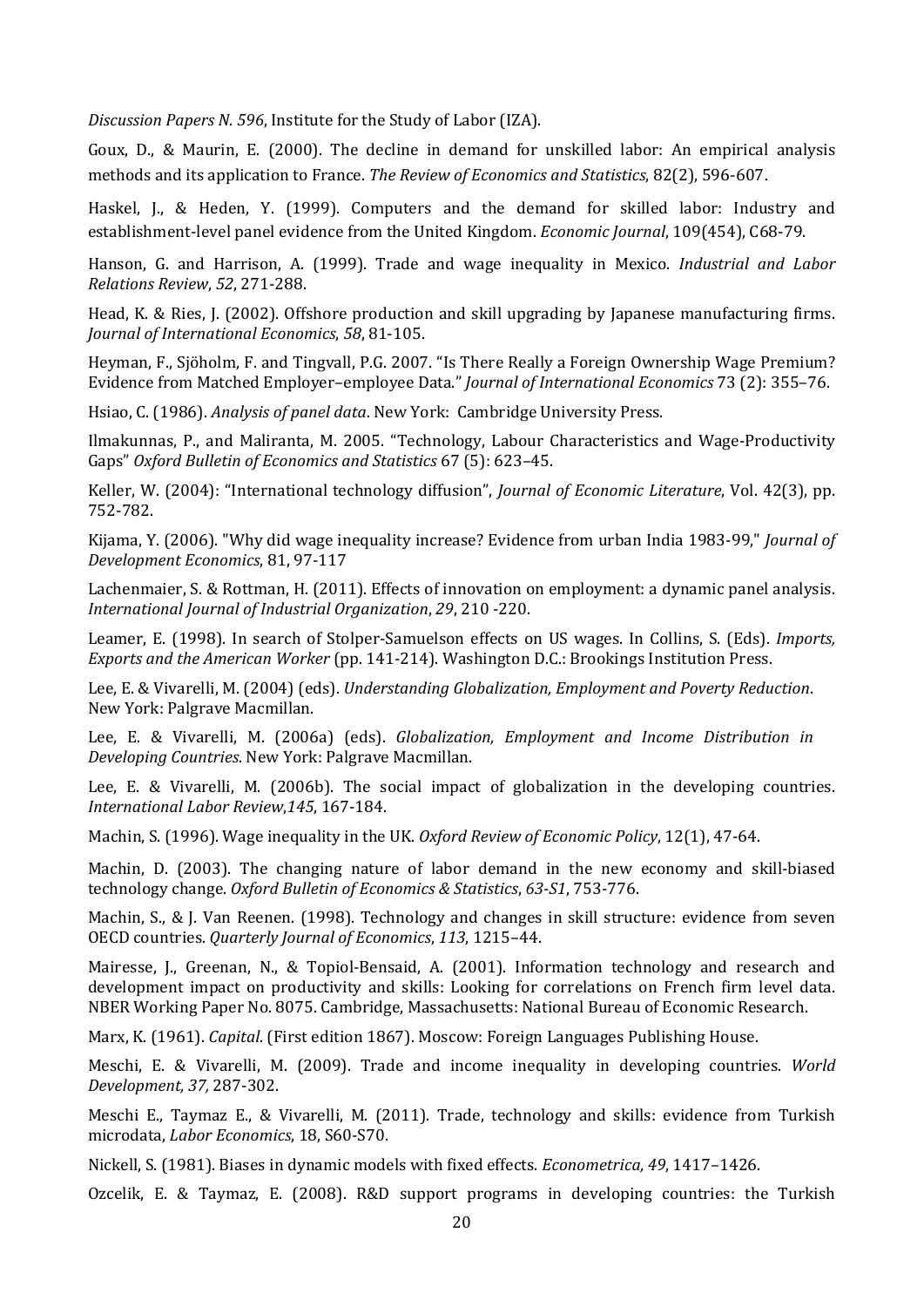experience. *Research Policy, 37*, 258–275. 

Pack, H. (2000). Research and development in the industrial development process. In L. Kim, & R. R. Nelson (Eds.), *Technology, learning and innovation. Experiences of newly industrializing economies*. Cambridge: Cambridge University Press.

Pamukcu, T. (2003). Trade liberalization and innovation decisions of firms: lessons from post-1980 Turkey. *World Development , 31,* 1443–1458. 

Pavcnik, N. (2003). What explains skill upgrading in less developed countries?. *Journal of Development Economics, 71*, 311‐328. 

Pianta, M. (2005). Innovation and Employment. In J. Fagerberg, D. Mowery and R. Nelson (Eds), *Handbook of Innovation* (Chapter 22). Oxford: Oxford University Press.

Piva, M., & Vivarelli, M. (2004). Technological change and employment: some micro evidence from Italy. *Applied Economic Letters*, 11, 373‐376. 

Piva, M., & Vivarelli, M. (2009), The role of skills as a major driver of corporate R&D. *International Journal of Manpower*, 30, 835‐852. 

Raveh, O. and Reshef, A. (2015) . Capital Imports Composition, Complementarities, and the Skill Premium in Developing Countries. *Journal of Development Economics*, forthcoming. 

Revenga, Ana. (1997). Employment and wage effects of trade liberalization: the case of Mexican manufacturing. *Journal of Labor Economics 15 , part 2*, S20–S43. 

Robbins, D. (1996). HOS hits facts: facts win; evidence on trade and wages in the developing World. OECD Technical Paper No. 119.

Robbins, D. (2003). *The impact of trade liberalization upon inequality in developing countries: a review of theory and evidence*. Working Paper no. 13. Geneva: International Labor Organization. 

Rodrik, D. (1995). *Trade strategy, investment and exports: another look at East Asia*. NBER Working Paper, No. 5339, Cambridge, MA.

Roodman D. (2006). *How to Do xtabond2: An Introduction to "Difference" and "System" GMM in Stata*. Working Papers 103, Center for Global Development.

Sanchez-Paramo, C. and N. Schady (2003): "Off and Running? Technology, Trade, and the Rising Demand for Skilled Workers in Latin America," World Bank Policy Research Working Paper 3015. Washington, DC: World Bank.

Stiglitz, J., (2002): *Globalisation and its Discontents*, Oxford: Oxford University Press.

Taymaz E. (1999). Trade liberalization and employment generation: the experience of Turkey in the 1980's. In A. Revenga (eds), *Turkey: Economic Reforms, Living Standards, and Social Welfare Study*, vol. 2 Technical Papers, Washington D.C : World Bank, 1998.

Taymaz E., & Yilmaz K. (2007). Productivity and trade orientation: Turkish manufacturing industry before and after the customs union. The *Journal of International Trade and Diplomacy, 1,* 127 -154.

Van Reenen, J. (1997). Employment and technological innovation: evidence from UK manufacturing firms. *Journal of Labor Economics, 15*, 255–284. 

Verhoogen, E. A. (2008). Trade, quality upgrading, and wage inequality in the Mexican manufacturing sector. *Quarterly Journal of Economics, 123*, 489‐530. 

Vivarelli, M. (1995). *The Economics of Technology and Employment: Theory and Empirical Evidence.* Aldershot: Elgar.

Vivarelli, M., (2004). Globalization, skills and within-country income inequality in developing countries. In E. Lee and M. Vivarelli (eds), *Understanding Globalization, Employment and Poverty Reduction*. New York: Palgrave Macmillan, 211-243.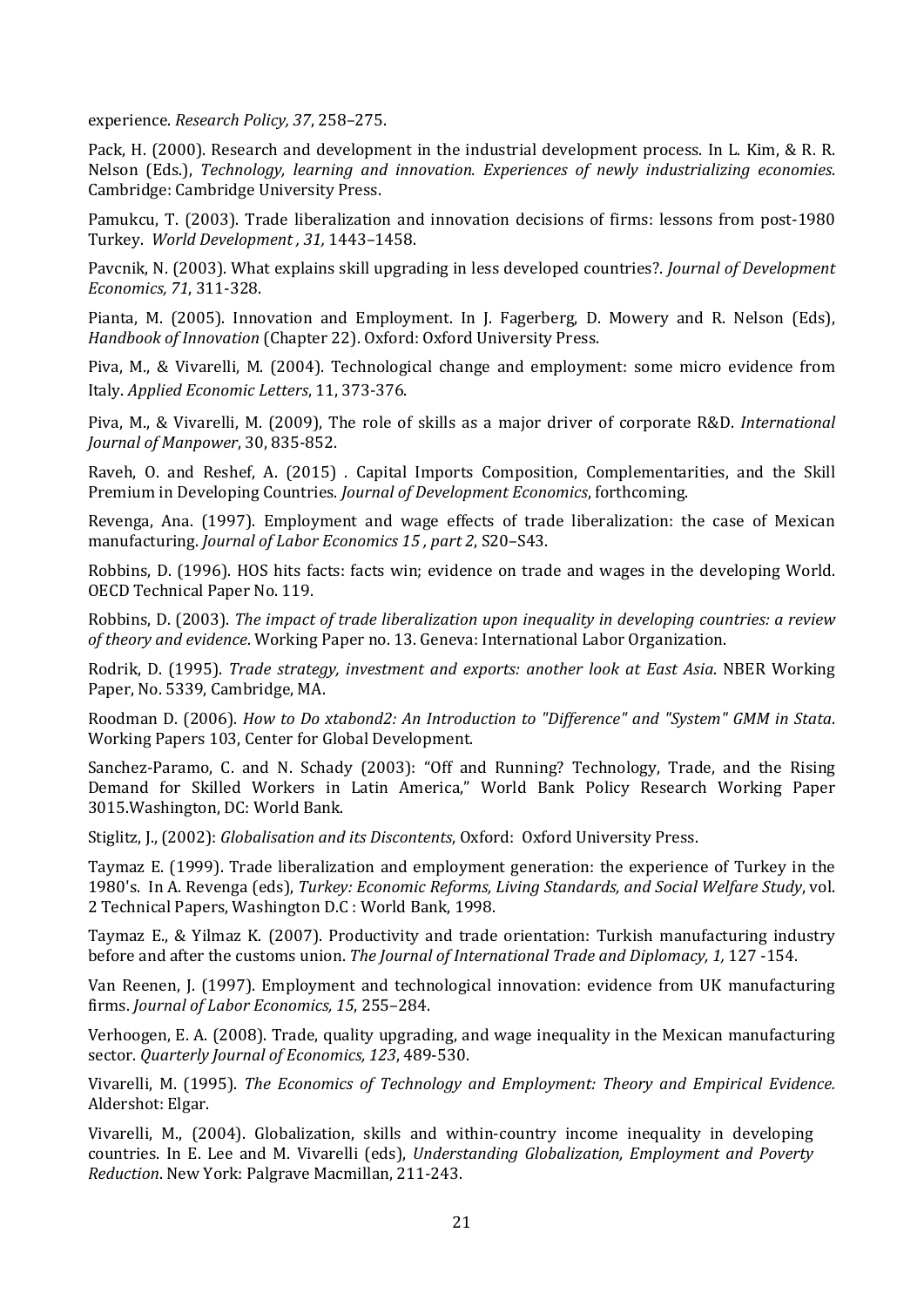Vivarelli, M., 2013. Technology, employment and skills: an interpretative framework. *Eurasian Business Review*, 3, 66‐89. 

Vivarelli, M. (2014), Innovation, Employment, and Skills in Advanced and Developing Countries: A Survey of the Economic Literature*, Journal of Economic Issues*, 48, 123‐154. 

Welch, F. (1970). Education in production. *Journal of Political Economy, 78,* 35-59.

Wood, A. (1994). *North‐South trade, employment, and inequality: changing fortunes in a skill‐driven World.* Oxford: Clarendon Press.

Wood, A. (1995). How trade hurt unskilled workers. *Journal of Economic Perspectives*, 9, 57-80.

Wood, A. (2000). Globalization and wage inequalities: a synthesis of three theories. Social Science Research Network, Working Paper No. 240458.

Wooldridge, J. M. 2002. Econometric Analysis of Cross Section and Panel Data. Cambridge, MA: MIT Press 

Yeaple, S. R., (2005). A simple model of firm heterogeneity, international trade, and wages. *Journal of International Economics, 65,* 1‐20.